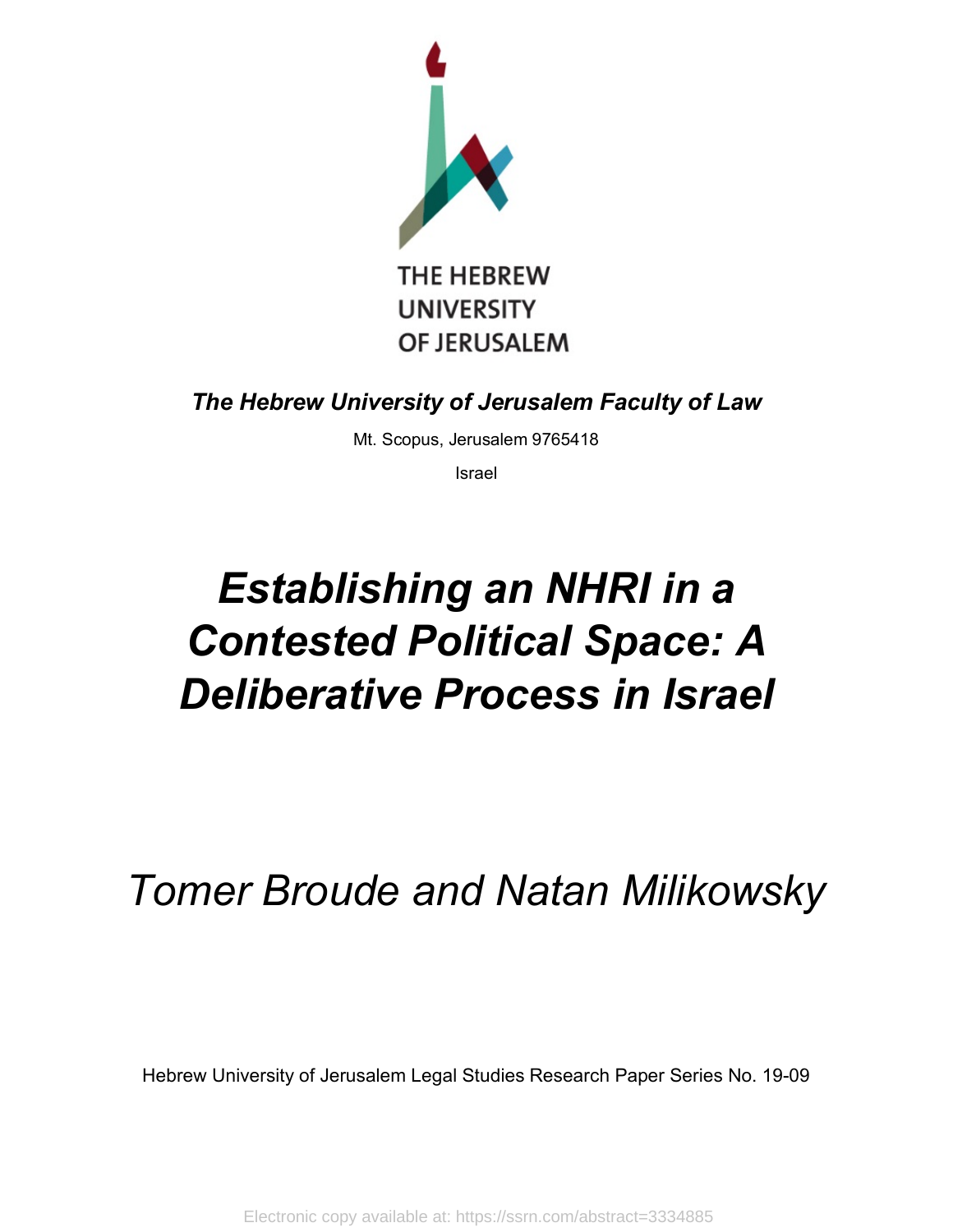



### **Establishing an NHRI in a Contested Political Space: A Deliberative Process in Israel**

Tomer Broude\* and Natan Milikowsky\*\*

\* Sylvan M. Cohen Chair in Law, Faculty of Law and Department of International Relations; Academic Director, Minerva Center for Human Rights, Hebrew University of Jerusalem.

\*\* PhD Candidate, Department of Political Science, Hebrew University of Jerusalem.

Tomer Broude and Natan Milikowsky*, Establishing an NHRI in a Contested Political Space: A Deliberative Process in Israel* (forthcoming 2019)

> **Research Paper No. 02-19 February 2019**

February 19, 2019

Published by the International Law Forum of the Hebrew University of Jerusalem Law Faculty

Editor: Moshe Hirsch

SSRN Assistant Editor: Yarden Rubinshtein

**To subscribe, free of charge, contact:** [ssrn@savion.huji.ac.il](mailto:ssrn@savion.huji.ac.il)

This paper can be downloaded free of charge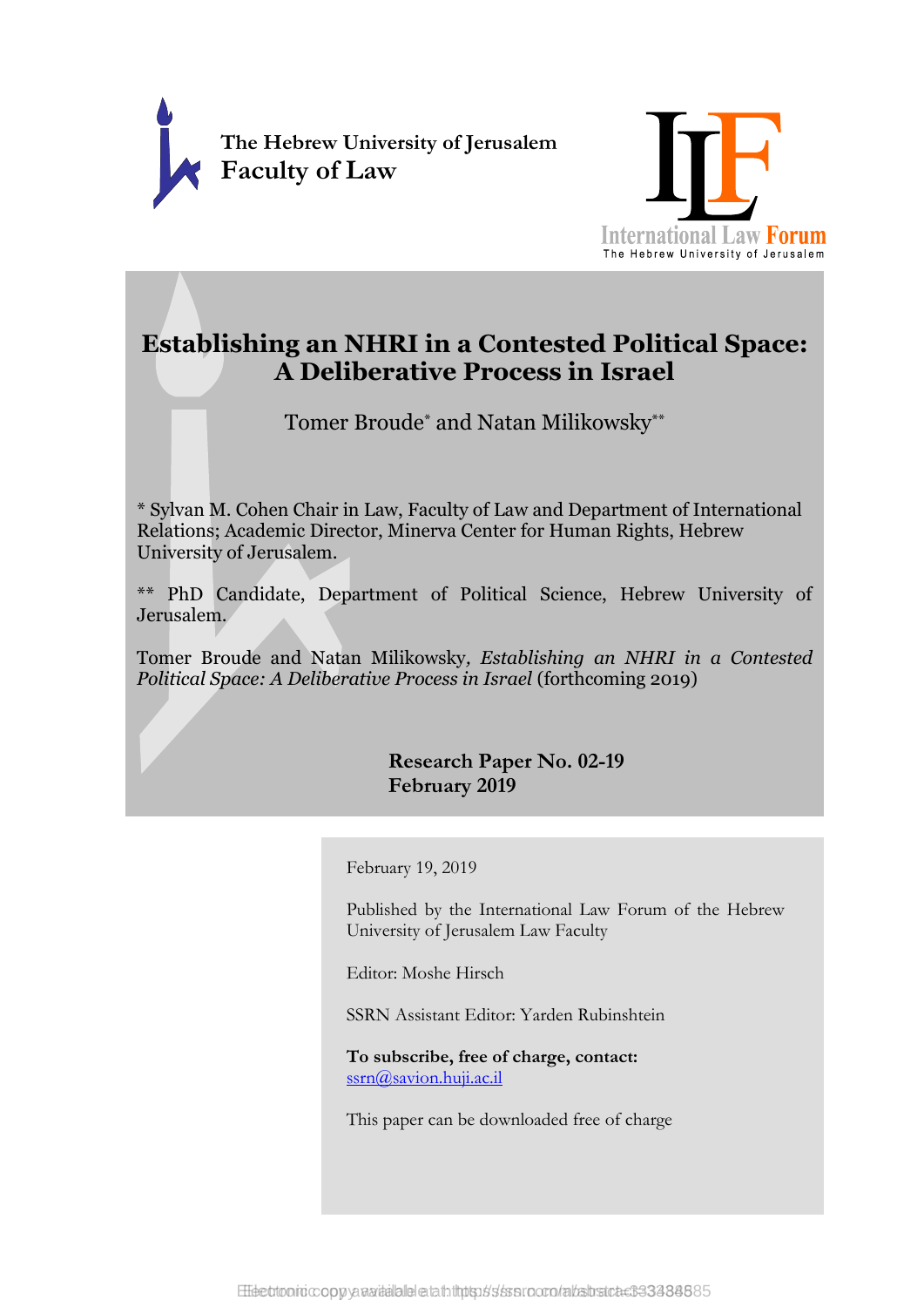## **Establishing an NHRI in a Contested Political Space: A Deliberative Process in Israel**

*Tomer Broude\* and Natan Milikowsky\*\**

#### **Abstract**

How can National Human Rights Institutions (NHRIs), as centerpieces of national human rights systems (NHRSs) be established effectively in contested political spaces? Could the effectiveness of the NHRS be enhanced even without a formal NHRI? These questions informed a deliberative process in Israel that brought together representatives from government, human rights organisations and academia. Our research concludes that none of the institutions working in the field of human rights in Israel fully conform to the international standard required for the accreditation as an NHRI, although in conjunction with each other they constitute a fairly effective NHRS. The project raised several dilemmas: should we aim for a first-best option? Would an Israeli NHRI be able to deal with the most severe human rights violations? Would the political atmosphere have adverse effects on the protection of human rights? Considering these dilemmas, we conclude that the Paris Principles, however necessary, do not in themselves ensure effectiveness, and might be too demanding politically in contested spaces, such as Israel at the present time. Nonetheless, cautious progress could be made to enhance the effectiveness of the current Israeli NHRS.

**Keywords:** Paris Principles, effectiveness, NHRI design, Israel, deliberative process, contested political spaces, National Human Rights Systems.

<sup>\*</sup> Sylvan M. Cohen Chair in Law, Faculty of Law and Department of International Relations; Academic Director, Minerva Center for Human Rights, Hebrew University of Jerusalem.

<sup>\*\*</sup> PhD Candidate, Department of Political Science, Hebrew University of Jerusalem.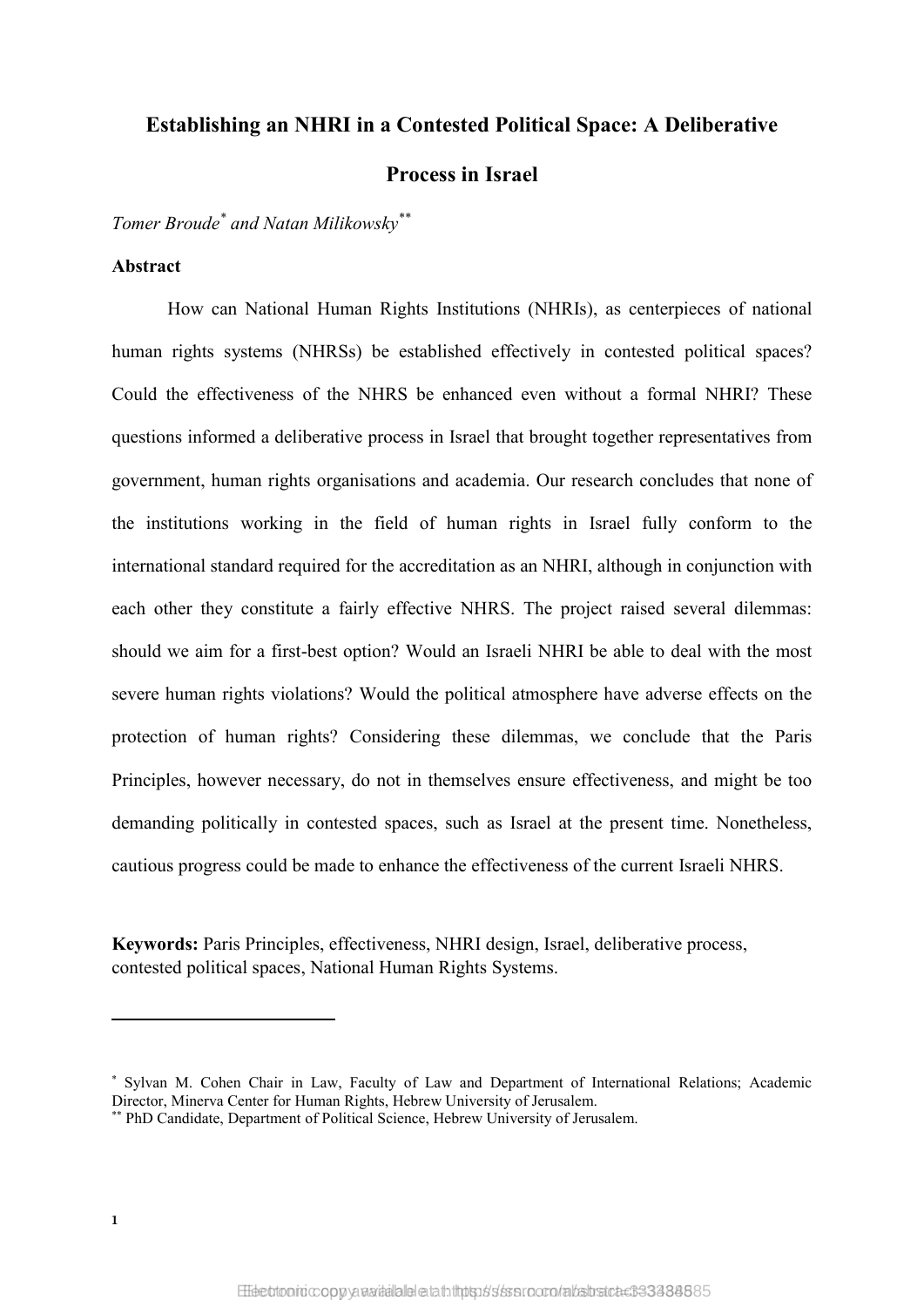#### **1. Introduction**

How can National Human Rights Institutions (NHRIs), as centrepieces of national human rights systems (NHRSs) and the 'domestic institutionalization' of human rights, be established effectively in contested political spaces? We engage with this question through a case-study that describes and reflects on a deliberative process regarding the potential establishment of an NHRI in Israel.

Several background issues emerge in this respect. First, arguably all NHRIs operate in contested political spaces, insofar as human rights are contested, not clear-cut 'natural law' or positivist rules. <sup>1</sup> In both substance and institutions, human rights, despite ideals of universality and inalienability, entail numerous, localized normative conflicts. One need not embrace 'cultural relativism' to acknowledge that human rights require deliberations within domestic political frameworks that constitute the NHRS: legislatures, governments (at both political and professional levels), municipalities, judiciaries, human rights organizations (HROs), social movements, media, and society at large.<sup>2</sup>

<span id="page-3-0"></span>Second, measuring human rights' effectiveness is particularly difficult, $3$  certainly with respect to NHRIs.<sup>4</sup> Moreover, formal models of domestic institutionalization of human rights

<sup>1</sup> Attempting to avoid contestation, see Patrick Macklem, *The Sovereignty of Human Rights* (Oxford University Press 2015).

<sup>&</sup>lt;sup>2</sup> See Introduction and contribution by Stéphanie Lagoutte, elsewhere in this volume.

<sup>3</sup> Beth A Simmons*, Mobilizing for Human Rights : International Law in Domestic Politics* (Cambridge University Press 2009) 11–12.

<sup>4</sup> Katerina Linos and Tom Pegram, 'What Works in Human Rights Institutions?' (2017) 111 American Journal of International Law 628; Corina Lacatus, 'Explaining Institutional Strength: The Case of National Human Rights Institutions in Europe and Its Neighbourhood' (2018) Journal of European Public Policy 1.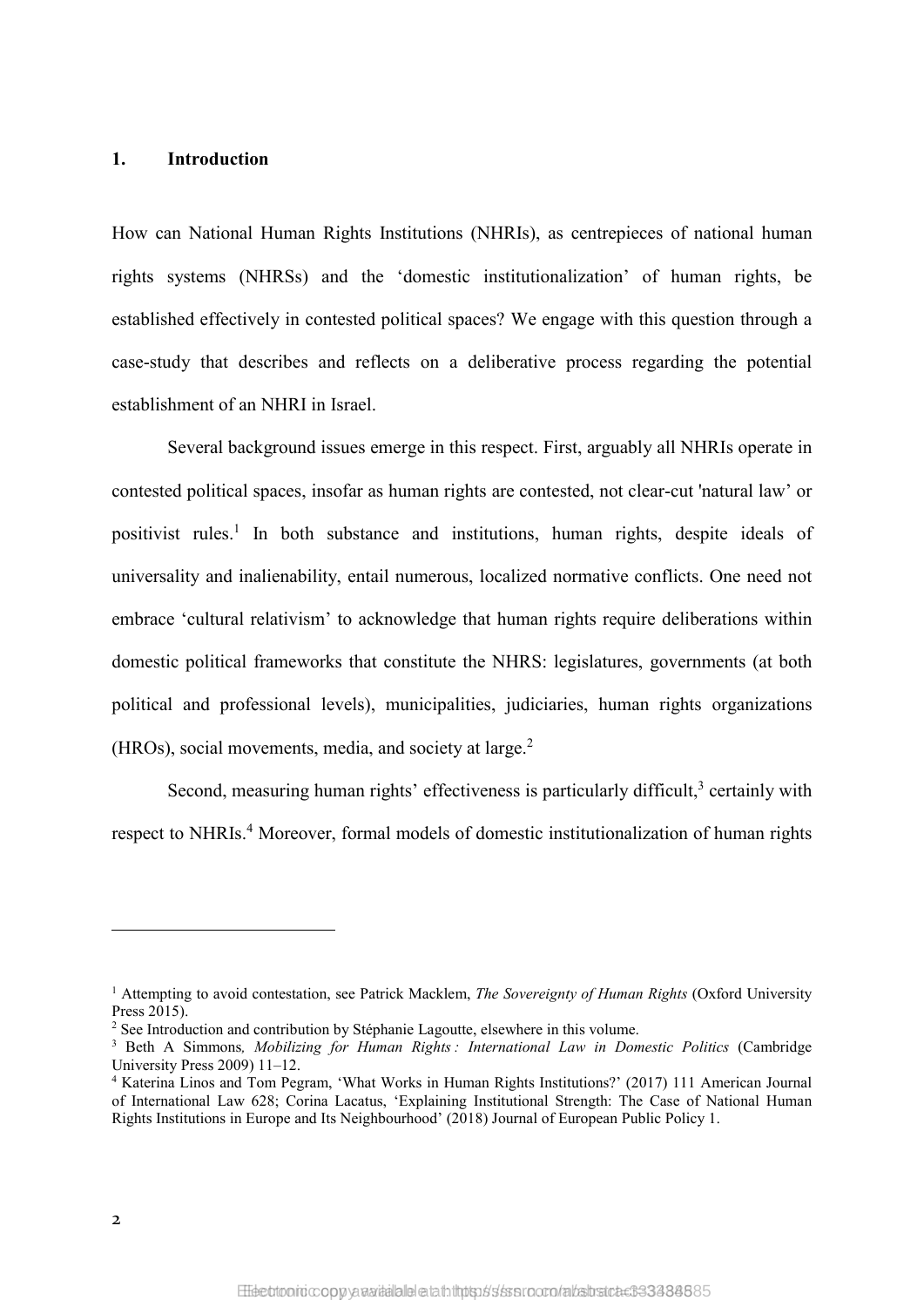<span id="page-4-1"></span><span id="page-4-0"></span>protection and promotion, e.g., the Paris Principles,<sup>5</sup> do not include effectiveness as such,<sup>6</sup> even if their components are regularly deemed necessary, though not sufficient, for achieving effectiveness.

Third, globally there are currently  $77 \text{ }^{\circ}$ A' accredited NHRIs,<sup>7</sup> raising several issues of both contestation and effectiveness, both in states with such NHRIs, and states that lack them. What impedes establishment of high-quality NHRIs elsewhere? Could national human rights systems be effective without formally accredited NHRIs? Most current research focuses on existing NHRIs, excluding states with no 'A' accredited NHRI. That leaves out almost twothirds of all states, and one-half of the world's population. <sup>8</sup> That is a significant research gap seen from a wider domestic institutionalization perspective.

These questions informed a deliberative process in Israel which is the focus of this article. The process brought together representatives from government, human rights organisations and academia under the auspices of the Minerva Center for Human Rights (MCHR) at the Hebrew University of Jerusalem. <sup>9</sup> This 'Minerva Project', sponsored by the European Instrument for Democracy and Human Rights (EIDHR),<sup>10</sup> and led by the authors of

<sup>5</sup> Principles Relating to the Status and Functioning of National Institutions for the Promotion and Protection of Human Rights, adopted 20 December 1993, GA Res 48/134, UN GAO R, 48th Sess, UN Doc A/RES/48/141 (1993) ('Paris Principles')

<sup>&</sup>lt;sup>6</sup> Julie Mertus, 'Evaluating NHRIs Considering Structure, Mandate, and Impact' in Ryan Goodman and Thomas Pegram (eds*), Human Rights, State Compliance, and Social Change: Assessing National Human Rights Institutions* (Cambridge University Press 2012) 76–80.

<sup>7</sup> GANHRI, '*Chart of the Status of National Institutions: Accreditation Status as 26 January 2018*' (2018) <http://nhri.ohchr.org/EN/Documents/Status Accreditation Chart.pdf> accessed 22 January, 2019.

<sup>8</sup> Countries with significant populations such as the United States of America (US), People's Republic of China (PRC), Pakistan, Ethiopia, Brazil, Bangladesh, do not have A accredited NHRIs.

<sup>&</sup>lt;sup>9</sup> The Minerva Center for Human Rights is an academic center devoted to human rights research and education. For more see [https://en.minervacenter.huji.ac.il/.](https://en.minervacenter.huji.ac.il/)

<sup>&</sup>lt;sup>10</sup> See European Union Regulation No. 235/2014 of the European Parliament and of the Council of 11 March 2014 establishing a financing instrument for democracy and human rights worldwide, O.J. L 77/85.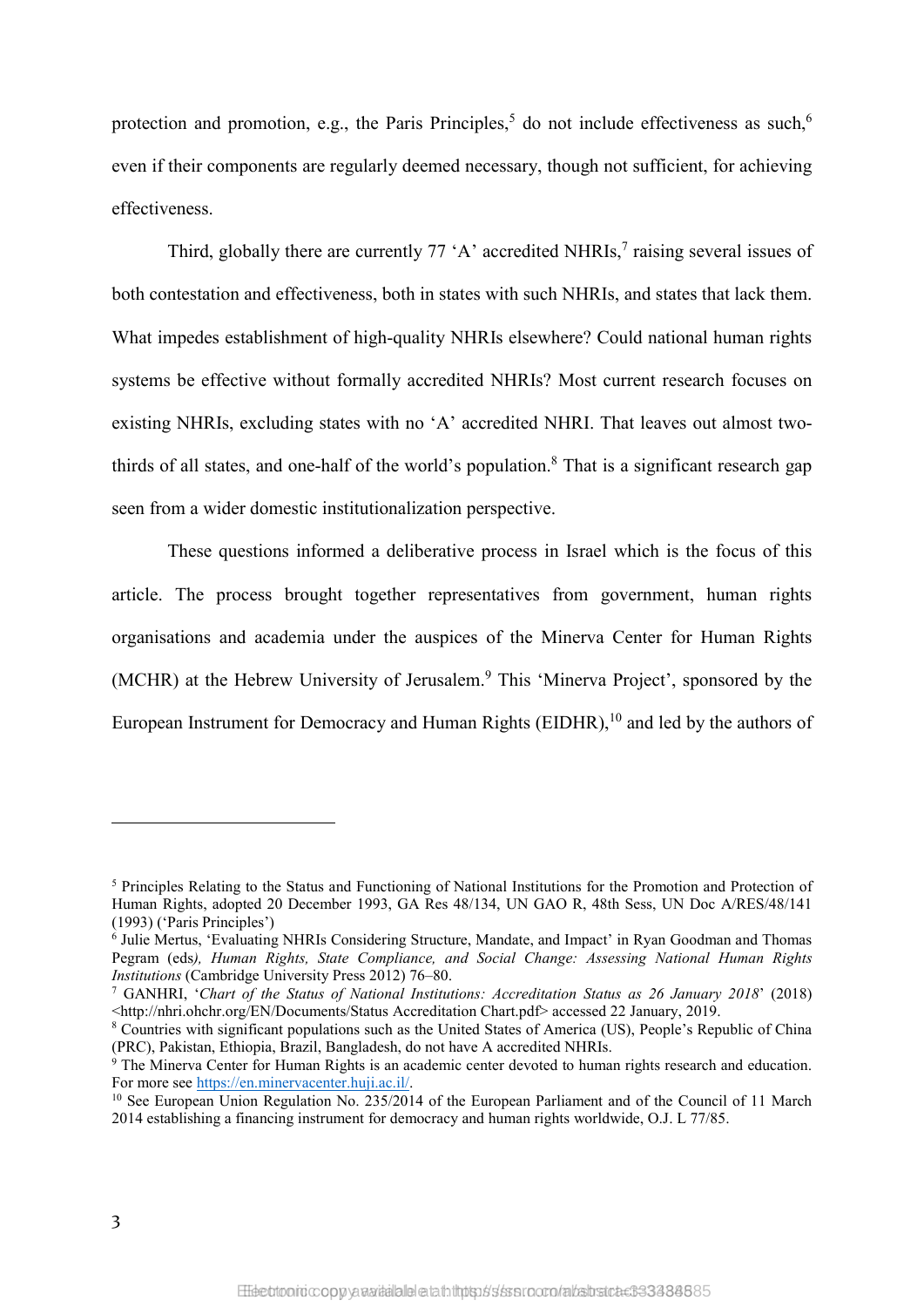this contribution, <sup>11</sup> included research and consultations that culminated in a final report (discussed later in the article) recommending a series of measures and amendments to Israel's NHRS, with a view towards increased domestic institutionalization of human rights.

Discussing an Israeli NHRI raises many challenges, not least because of the political sensitivity of human rights discourse in Israel, in the last decade unconducive to human rights promotion and protection, <sup>12</sup> perhaps in ways that are echoed in recent years in other jurisdictions13 and thus worthy of more general attention, *mutatis mutandis*.

Among the interconnected problems in the deliberative process the following were identified: (1) Should the aim be for 'first-best' or second-best options ('ideal' vs. 'realist' scenarios)?; (2) What would be the role of an NHRI given reduced chances of addressing the most politically contested human rights concerns, in the Israeli case unequal family status<sup>14</sup> and the situation for Palestinians in East Jerusalem and the West Bank?<sup>15</sup> (3) Might NHRI establishment and consolidation of an NHRS in the current political climate in Israel result in adverse effects for human rights, for example, through co-optation and political capture?; And (4) How best to design an NHRI that satisfies not only formal requirements but also localized effectiveness? The accumulation of these questions points in the direction of cautious progress at this time. We identify institutionally-effective but politically-constrained

<sup>&</sup>lt;sup>11</sup> During the Minerva Project, the first co-author was MCHR's Academic Director, and the second co-author coordinated the Project's NHRI component. Prof. Yuval Shany, Adv. Danny Evron (MCHR's Executive Director) and Ms. Moran Avital provided additional advice throughout.

<sup>12</sup> See section <sup>4</sup> below. 13 See Philip Alston, 'The Populist Challenge to Human Rights' (2017) <sup>9</sup> *Journal of Human Rights Practice* 1, and responses by Ron Dudai and Vijay K. Nagaraj.

<sup>&</sup>lt;sup>14</sup> Yuval Merin, 'The Right to Family Life and Civil Marriage under International Law and Its Implementation in the State of Israel' (2005) 28 *Boston College International and Comparative Law Review 79.*

 $^{15}$  Report of the Secretary-General, 'Israeli practices affecting the human rights of the Palestinian people in the *Occupied Palestinian Territory, including East Jerusalem*' (2017).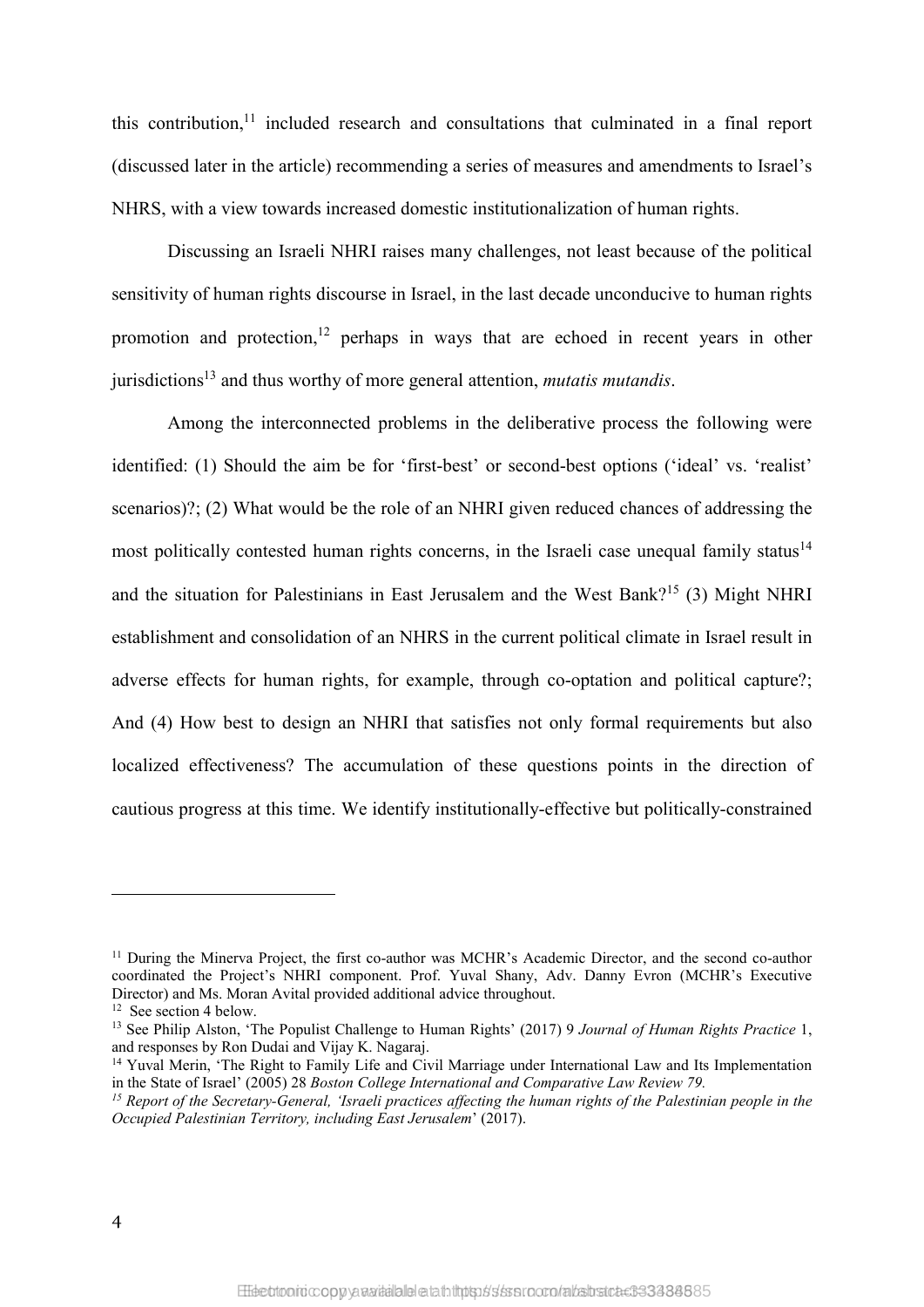NHRS actors in Israel, each of which plays a significant role in domestic institutionalization of international human rights.

The article, which mainly serves as a reflective field note, will unfold as follows. In Section 2 we will describe human rights protection in Israel, concentrating on existing human rights institutions and their conformity with the international standards regrading NHRIs. Subsequently, Section 3 will elaborate on the challenges and dilemmas raised by considering an NHRI in a contested political space as in Israel. Section 4 will describe the Minerva Project in greater detail, and Section 5 will summarize the main points raised during the deliberative process, before offering some reflective concluding remarks.

#### **2. Human Rights Protection in Israel: An Overview**

#### *Background*

Israel did not adopt a written constitution upon establishment in 1948, opting instead for incrementally adopted 'Basic Laws' with constitutional status. <sup>16</sup> Nonetheless, Israel's Declaration of Independence, to which the Israeli Supreme Court refers to regularly for interpretation,  $\frac{17}{17}$  commits to 'ensure complete equality of social and political rights to all its inhabitants irrespective of religion, race or sex' and to 'guarantee freedom of religion, conscience, language, education and culture'. <sup>18</sup> Moreover, the importance of human rights protection has been recognized as an overarching norm in the Israeli legal system.<sup>19</sup>

<sup>16</sup> Dalia Dorner, 'Does Israel Have a Constitution?' (1999) 43 *Saint Louis University Law Journal* 1325. <sup>17</sup> HCJ 73/53 Kol Ha'am Ltd. v. The Minister of Interior, [1953] IsrSC 7 871.

<sup>18</sup> *The Declaration of the Establishment of the State of Israel (14 May 1948)*, <http://www.archives.gov.il/en/chapter/the-declaration-of-independence/> accessed 21 November 2018. <sup>19</sup> Suzie Navot, *Constitutional Law of Israel* (Kluwer Law International 2007) 557.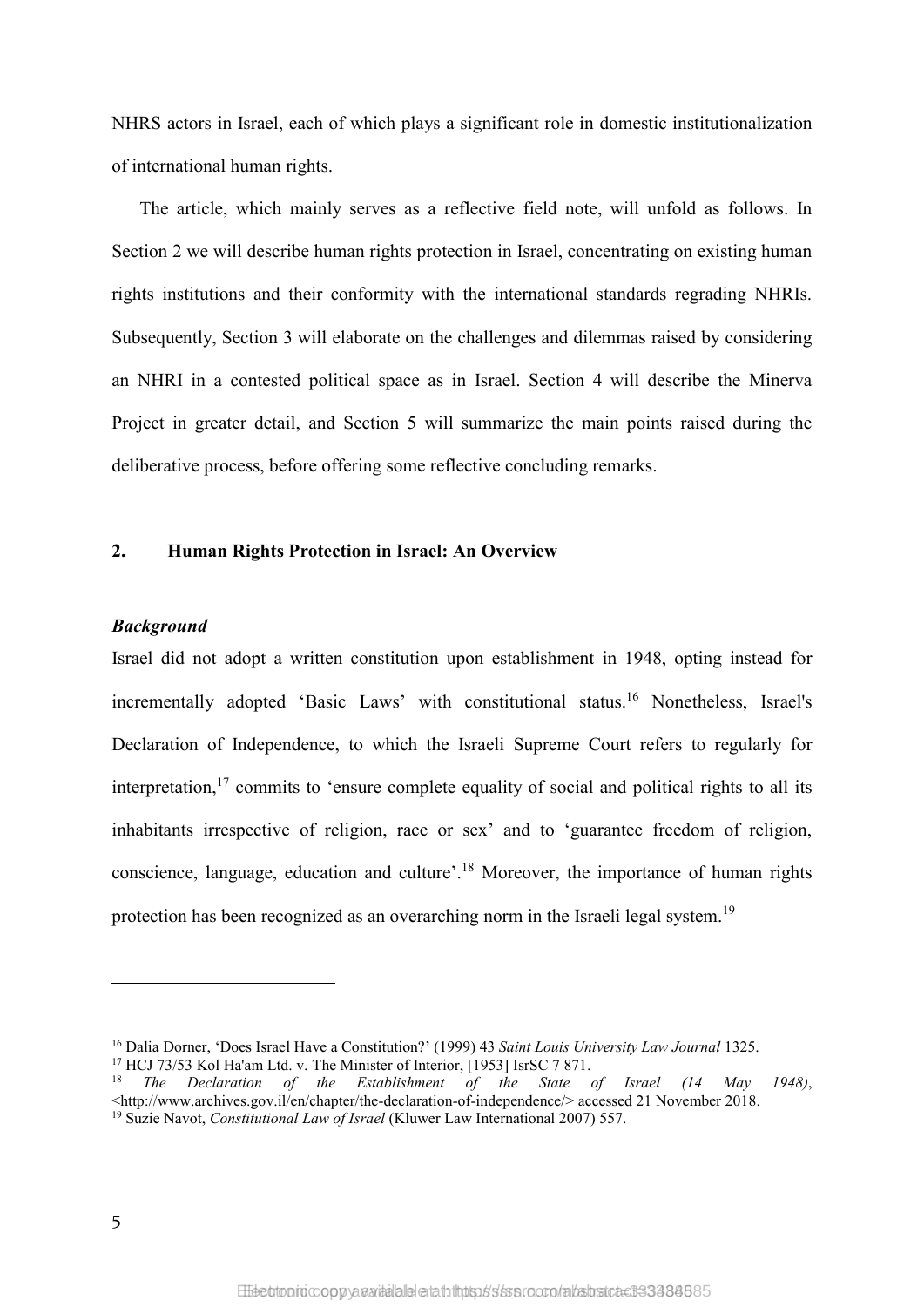With the 1992 enactment of two human rights-related 'Basic Laws' the status of human rights in the Israeli legal system increased significantly. The *Basic Law: Human Dignity and Liberty* and *Basic Law: Freedom of Occupation* elevated the legal status of the rights contained therein  $20$  and changed the courts' engagement with human rights, enabling the judiciary to annul legislation contradicting them. Israel's 'Constitutional Revolution',<sup>21</sup> is not without controversy, and has raised calls to reduce the Supreme Court of Israel's powers. Also in the early 1990s, Israel ratified most international human rights conventions. <sup>22</sup> The Israeli legal system follows the dualist tradition, $2<sup>3</sup>$  whereby international treaties are not enforceable domestically without implementing legislation.<sup>24</sup> The courts will, however, interpret domestic laws in light of international commitments so as to avoid contradicting the latter, unless the extent of the conflict precludes such interpretation.

The protection and promotion of human rights in Israel are pursued through a variety of domestic institutions, constituting an NHRS: the legislature, the judiciary, government ministries such as the Ministry of Justice (MoJ) and Ministry of Foreign Affairs (MFA), the State Comptroller and Ombudsman and specialized rights' commissions, HROs and academia. Civil society plays a significant role in tracking and recording human rights violations by state and non-state actors.<sup>25</sup> In addition, HROs promote human rights through

<sup>&</sup>lt;sup>20</sup> Respectively the right to human dignity and liberty and the right to engage in any occupation, profession or trade.

<sup>21</sup> Aharon Barak, 'Human Rights in Israel.' (2006) 39 *Israel Law Review* 12.

 $22$  For a comprehensive list of the treaties Israel has ratified see OHCHR website: [https://tbinternet.ohchr.org/\\_layouts/TreatyBodyExternal/Treaty.aspx?CountryID=84&Lang=EN.](https://tbinternet.ohchr.org/_layouts/TreatyBodyExternal/Treaty.aspx?CountryID=84&Lang=EN)

See also Barak Medina, 'Domestic Human Rights Adjudication in the Shadow of International Law: The Status of Human Rights Conventions in Israel' (2017) 50 *Israel Law Review* 331.

<sup>23</sup> On the dualist-monist distinction see James Crawford, *Brownlie's Principles of Public International Law* (8th Edition, Oxford University Press 2012) 48–50.

<sup>24</sup> Medina *supra*, 336–37.

<sup>&</sup>lt;sup>25</sup> See for example ACRI, 'The State of Human Rights in Israel and the OPT 2017' (2017) <https://law.acri.org.il/en/wp-content/uploads/2017/12/State2017.pdf> accessed 4 November 2018.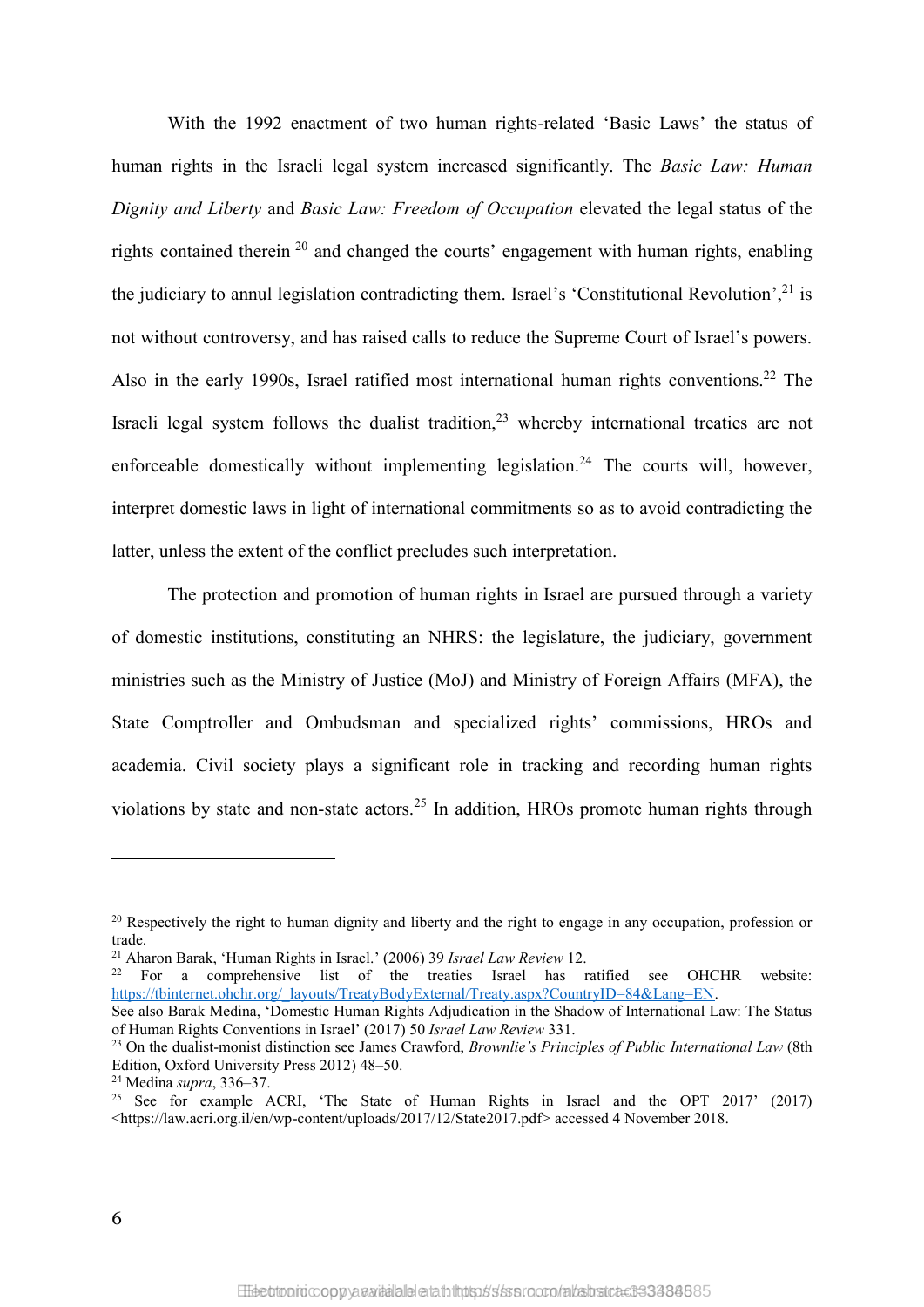lobbying, education and public campaigns. Human rights law has developed historically mainly in the courts, as the main arena in which remedies to human rights violations are sought, through individual cases and public petitions before the Supreme Court sitting as the High Court of Justice (HCJ).<sup>26</sup>

<span id="page-8-0"></span>International human rights-related work has been carried out over the last 15 years or so at the Ministry of Justice Office of the Deputy Attorney-General (International Law), in particular its human rights department, responsible for addressing issues that stem from international human rights obligations, including treaty body reporting. <sup>27</sup> The Ministry of Foreign Affairs (MFA) also engages with human rights issues, taking the lead in Israel's uncomfortable relationship with the UN Human Rights Council.<sup>28</sup>

Between the governmental dealings with international bodies regarding human rights and the enforcement of human rights by the courts, limited to the rights entrenched in the Israeli legal system (albeit with reference to international obligations),  $29$  there lies an expansive space for human rights promotion and protection activities. These can range from public campaigns and consulting the *Knesset* on the impact of new legislation on human rights, through investigating human rights violations and hearing individual complaints and

1

<sup>&</sup>lt;sup>26</sup> See Daphna Golan and Zvika Orr, 'Translating Human Rights of the "Enemy": The Case of Israeli NGOs Defending Palestinian Rights' (2012) 46 *Law & Society Review* 781.

<sup>&</sup>lt;sup>27</sup> For information regarding the work carried out by the Ministry of Justice in this regard see [http://www.justice.gov.il/En/Units/HumanRightsAndForeignRelations/Pages/default.aspx.](http://www.justice.gov.il/En/Units/HumanRightsAndForeignRelations/Pages/default.aspx) For a detailed account of the Israeli process of reporting to the UN human rights treaty bodies, see Ayelet Levin, 'The Reporting Cycle to the United Nations Human Rights Treaty Bodies: Creating a Dialogue between the State and Civil Society - The Israeli Case Study' (2015) 48 *George Washington International Law Review* 315; Shlomi Balaban and Tomer Broude, 'Between Geneva and Jerusalem: Government-Civil Society Interaction Before UN Treaty Monitoring Bodies as a Means of Incorporating International Human Rights in Israel' (2017) 10 *Hukim* 9 (in Hebrew).

<sup>&</sup>lt;sup>28</sup> See, for example, 'Israel Says It Won't Cooperate with UN Human Rights Council Probe of Gaza Deaths' *The Times of Israel* (18 May 2018) <https://www.timesofisrael.com/israel-says-it-wont-cooperate-with-unhuman-rights-council-probe-of-gaza-deaths/> accessed 30 December 2018;

<sup>&</sup>lt;sup>29</sup> See Daphna Barak-Erez, 'The International Law of Human Rights and Constitutional Law: A Case Study of an Expanding Dialogue', 2(4) *International Journal of Constitutional Law* (2004) 611-632.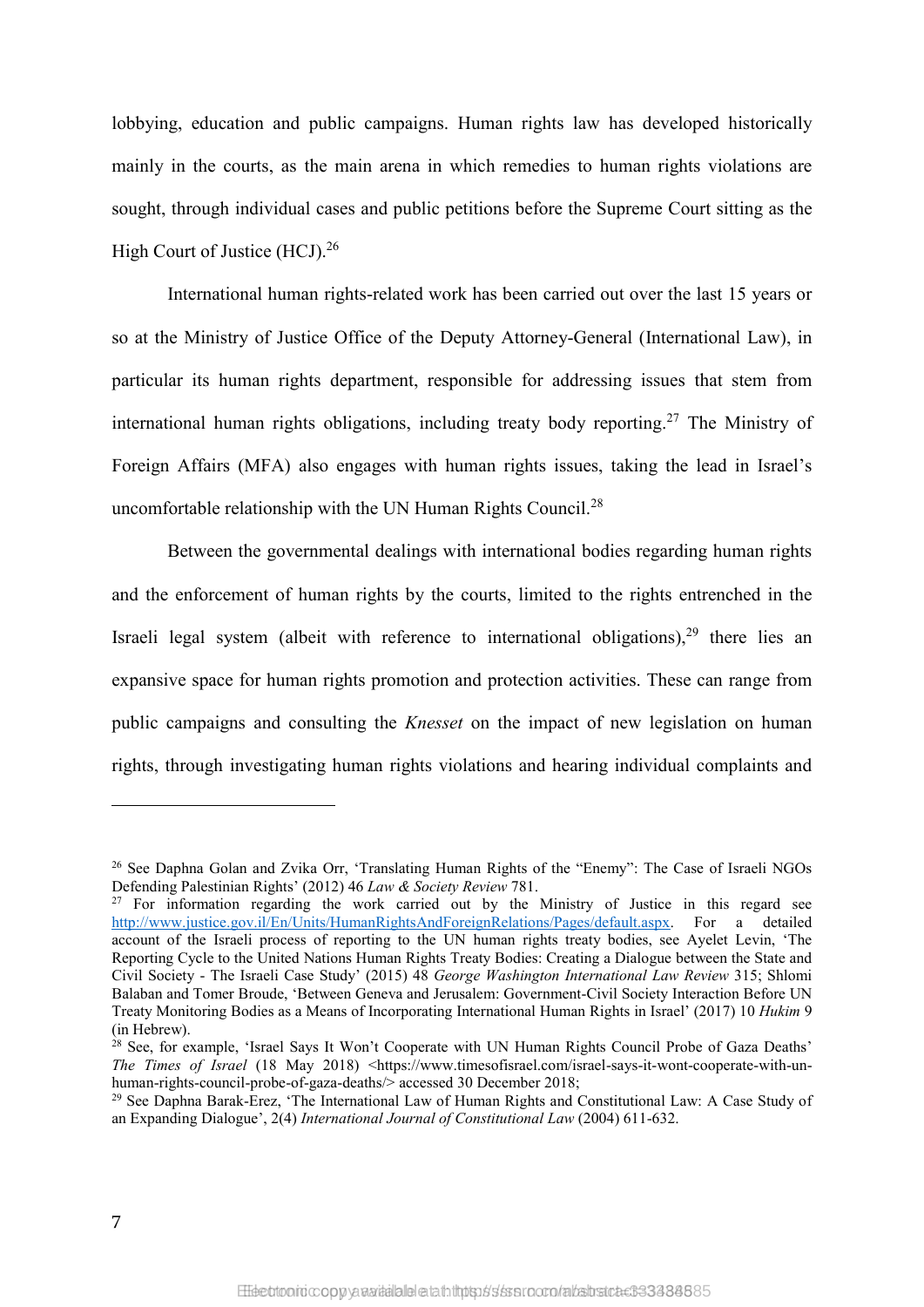offering non-judicial remedies. In many states this is the space in which an NHRI operates.<sup>30</sup> Although Israel does not formally have an NHRI, it has several government institutions with NHRI-like attributes, including: 1) the State Comptroller and Ombudsman; 2) the Commission for Equal Rights of Persons with Disabilities (CERPD); 3) the Equal Employment Opportunities Commission (EEOC) and; 4) the Authority for the Advancement of the Status of Women (AASW). In the following sections we describe the work of these four key institutions. None of these operate as an NHRI or are recognized as such, whether nationally or internationally, and yet contribute significantly to the NHRS in Israel.

#### *The State Comptroller and Ombudsman*

Israel's audit system is unique as it combines the State Comptroller ('*Mevaker HaMedina'*) and the Ombudsman ('*Netsiv Tlunot Hatisbur'* – literally, the commissioner for public complaints). Thus, the institution has both general *proprio motu* review powers, and individual investigative powers.<sup>31</sup> The Comptroller issues external audits on activities of Government ministries, municipalities and essentially all publicly funded agencies,<sup>32</sup> in order to ensure that they comply with the law, good governance and the principles of integrity and efficiency.<sup>33</sup> In its capacity as Ombudsman it investigates complaints received from persons detrimentally affected by public authorities as defined by law.<sup>34</sup>

<sup>30</sup> OHCHR, *National Human Rights Institutions - History, Principles, Roles and Responsibilities* (2010) vol 4; Katrien Meuwissen, 'NHRIs and the State: New and Independent Actors in the Multi-Layered Human Rights System?' (2015) 15 *Human Rights Law Review* 441.

<sup>&</sup>lt;sup>31</sup> The State Comptroller was established in 1949, and in 1971 was vested also with the roles and responsibilities of an Ombudsman. Miriam Ben-Porat, *Basic Law: State Comptroller* (Hebrew University of Jerusalem 2005) 6. <sup>32</sup> *The State Comptroller Law, 5718-1958 (Comptroller Law),* art 9.

<sup>33</sup> *Basic Law: State Comptroller,* art 2(b) ;See also State Comptroller website, <http://www.mevaker.gov.il/En/About/Pages/MevakerTafkid.aspx> accessed 20 November, 2018. <sup>34</sup> *Comptroller Law*, arts 33, 37.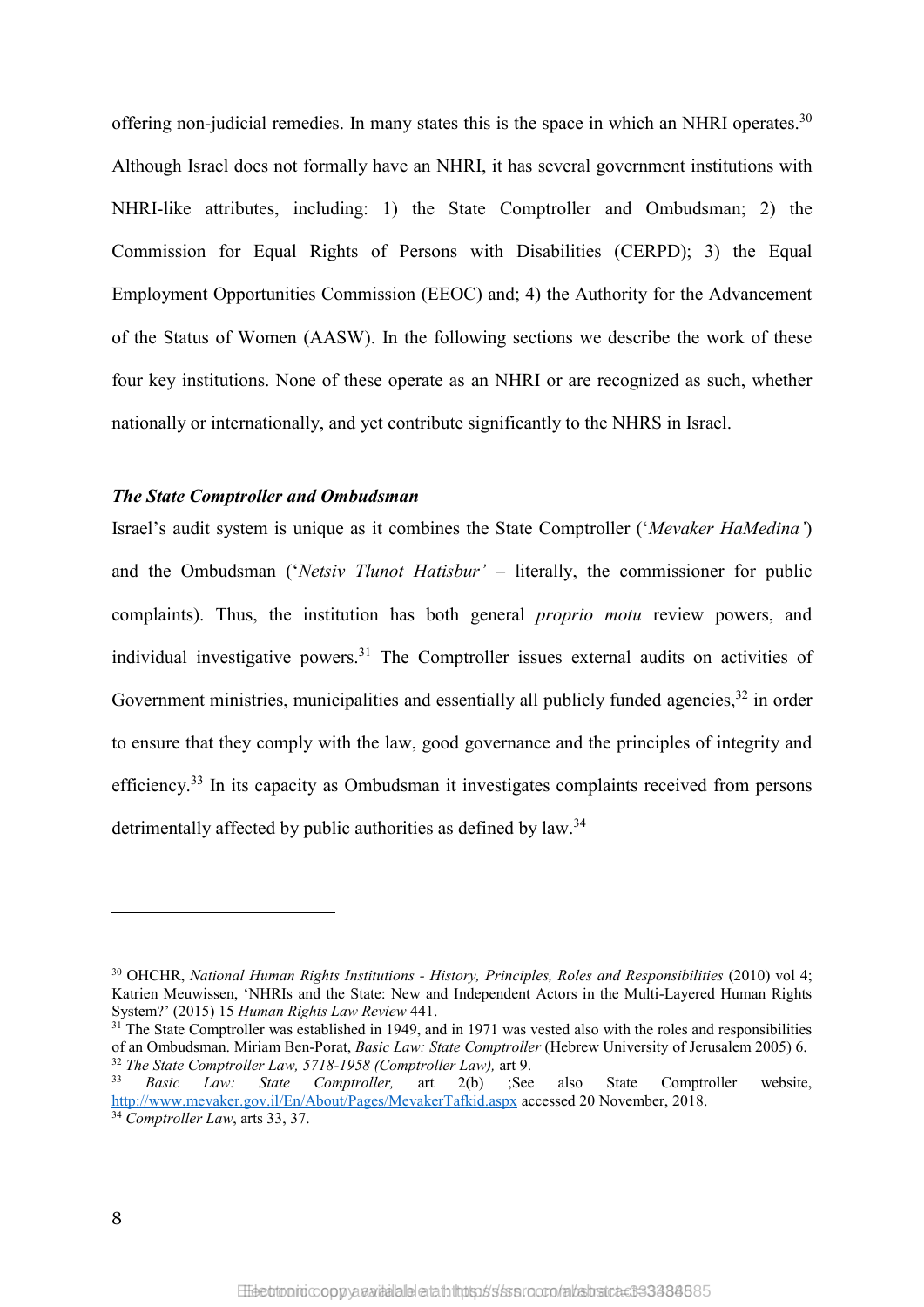The legislation establishing the Comptroller/Ombudsman's mandate, functions and responsibilities does not mention human rights. Thus, protection of human rights, let alone their promotion, are not officially a role of the institution. Nonetheless, many areas of investigation deal with issues of human rights, and individual complaints to the ombudsman do raise issues of human rights in many cases.<sup>35</sup> This is legally grounded in provisions permitting the Comptroller to examine any matter 'as he may deem necessary',<sup>36</sup> and as Ombudsman, to examine complaints about acts that are contrary to law or flagrantly unjust.<sup>37</sup> Thus, although there is no explicit human rights mandate, *de facto* human rights issues may be addressed.

To illustrate, for the past several years a significant part of the Ombudsman's annual report is dedicated to recounting complaints that are related to human rights, such as freedom of expression<sup>38</sup> and detainee rights, and social and economic rights, such as the rights to healthcare, housing and education.<sup>39</sup> Concomitantly, the Comptroller conducts thorough inquiries into issues that are heavily human rights-oriented. For example, the Comptroller published reports on education for a shared society and prevention of racism.<sup>40</sup> on women's representation in public offices,  $41$  and on the treatment of non-deportable aliens.  $42$  In many cases the Comptroller follows-up on the reports and re-examines issues and deficiencies. For

<sup>35</sup> See, e.g., Office of the State Comptroller and Ombudsman of Israel, *State Audit and Human Rights* (2014); Office of the State Comptroller and Ombudsman of Israel, *Education for a Shared Society and Prevention of Racism* (2016) (in Hebrew).

 $36$  Basic Law, art 2(b); Comptroller Law, art. 10(a)(2)-(3).

 $37$  ibid, art 37.

<sup>&</sup>lt;sup>38</sup> With regard to freedom of expression the Comptroller published guidelines for the conduct of public representatives in Facebook, in order to ensure the protection of freedom of expression in social networks.

<sup>39</sup> The State Comptroller and Ombudsman of Israel, *Ombudsman Annual Report 44 - 2017* (2018).

<sup>40</sup> The State Comptroller and Ombudsman of Israel, *Education for a Shared Society and Prevention of Racism* (2016);

<sup>41</sup> The State Comptroller and Ombudsman of Israel, *Representation of Women in Senior Position in the Public Service* (2014)

<sup>42</sup> The State Comptroller and Ombudsman of Israel, *annual report 64C* (2014);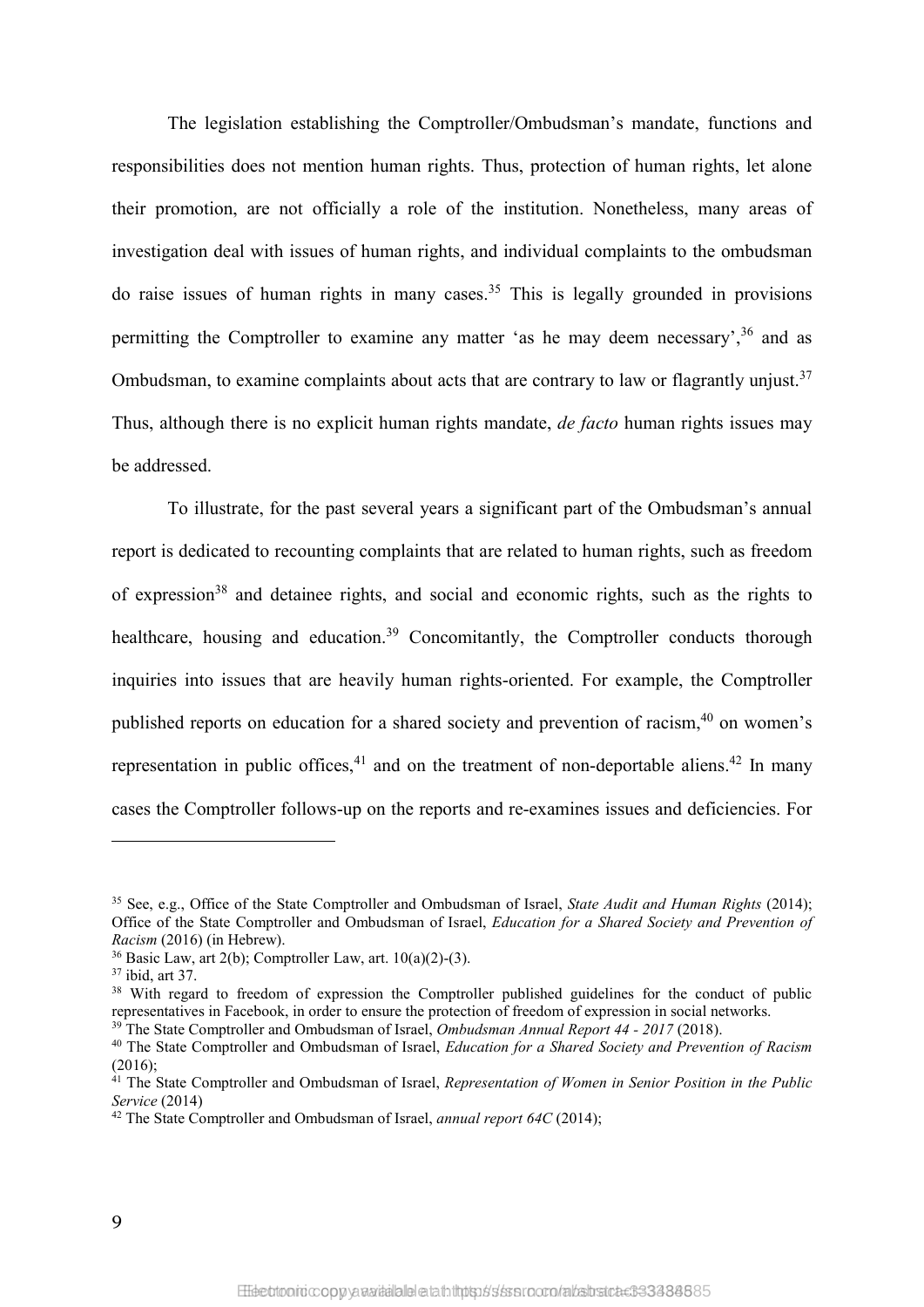instance, the treatment of non-deportable aliens was examined in 2014 and a follow-up was conducted in 2018. 43

The combined function of Comptroller and Ombudsman offers a potentially strong human rights protection mechanism.<sup>44</sup> The Comptroller can initiate investigations that affect human rights, and the Ombudsman's individual complaint mechanism allows human rights' engagement. The current State Comptroller, former District Court judge, Joseph Haim Shapira, has taken the role of a 'Defender of Human Rights in Israel', <sup>45</sup> supported by his staff, to the best of our knowledge. This is an important addition to the Israeli NHRS, but cannot substitute a statutory mandate for an NHRI, and is dependent on the agenda-setting preferences of the incumbent Comptroller/Ombudsman. Effectiveness is also unclear, given, for example, that the institution does not have a protocol addressing human rights issues in its work, or a dedicated human rights staff.

Moreover, the Comptroller/Ombudsman do not have official powers regarding promotion activities, although the publication of reports plays a role, and some educational activity has been undertaken. Importantly, the Comptroller does not have the authority to partake in legislative processes regarding proposed bills. Additionally, formal powers regarding international human rights treaties and organizations are entirely absent. Lastly, the institution is not in any official or otherwise structured contact with HROs and other civil society organizations, as would be expected of an NHRI.

<sup>44</sup> Orly Levinson-Sela, 'The Contribution of the Dual Function of the State Comptroller and Ombudsman of Israel to the Defense of Human Rights', The 11th IOI World Conference (2016).

<sup>43</sup> The State Comptroller and Ombudsman of Israel, *annual report 68C* (2018);

<sup>45</sup> State Comptroller website, [http://www.mevaker.gov.il/En/Ombudsman/NTZAbout/Who-are](http://www.mevaker.gov.il/En/Ombudsman/NTZAbout/Who-are-we/Pages/Human-Rights.aspx?AspxAutoDetectCookieSupport=1)[we/Pages/Human-Rights.aspx?AspxAutoDetectCookieSupport=1](http://www.mevaker.gov.il/En/Ombudsman/NTZAbout/Who-are-we/Pages/Human-Rights.aspx?AspxAutoDetectCookieSupport=1) accessed 21 November 2018. For an articulation of the position the holds that the State Comptroller is a NHRI see Elie P Mersel and others, 'From State Comptroller to National Human Rights Institution - A Short but Necessary Path' in *Israel Yearbook on Human Rights*, Volume 48 (Brill 2018).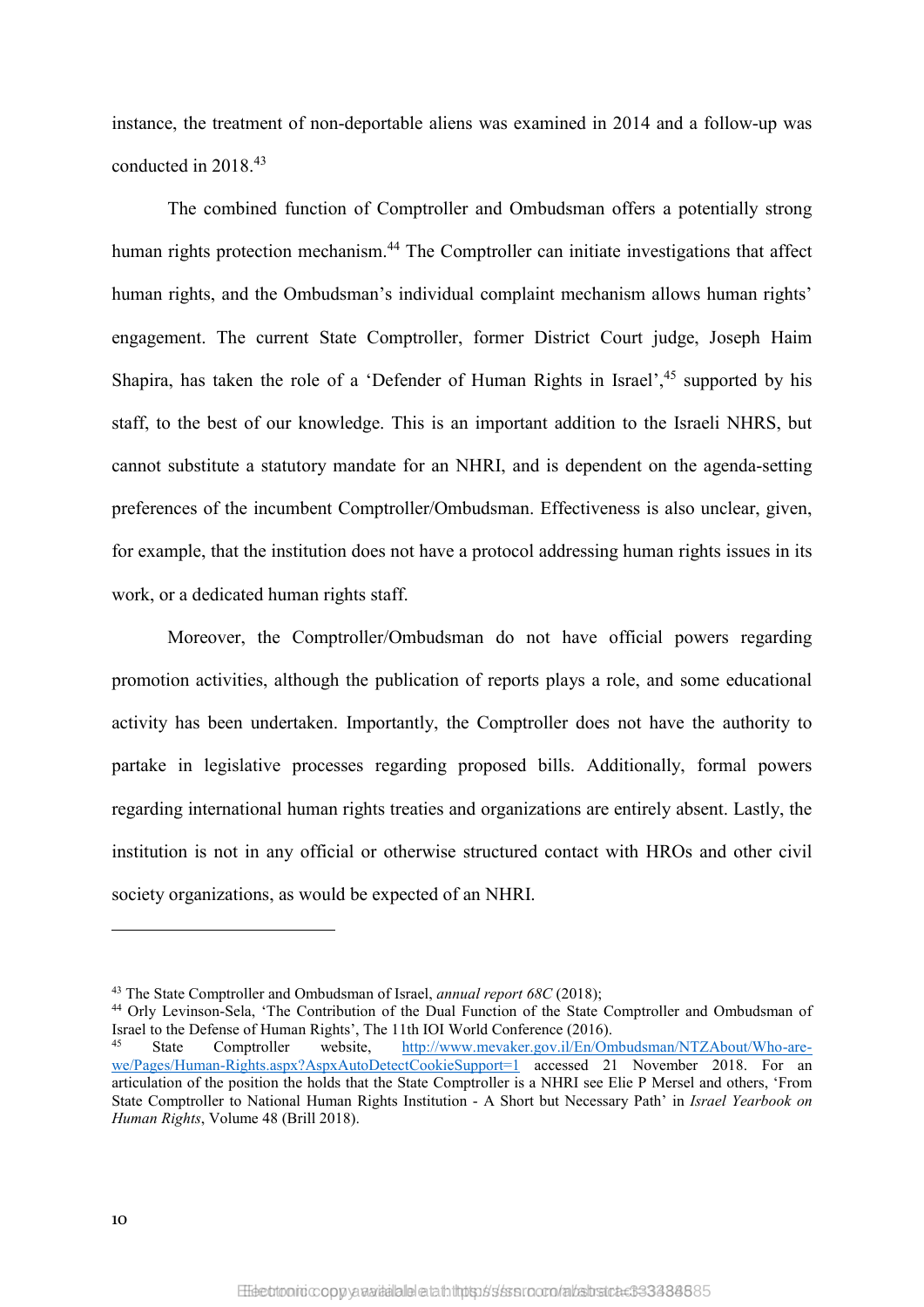Thus, although the Comptroller/Ombudsman benefits from a very high degree of independence and can play an important role in Israel's NHRS, there are several obstacles to both its formal recognition as an NHRI and its effectiveness as such.

#### *The Equal Employment Opportunities Commission*

<span id="page-12-0"></span>The Equal Employment Opportunities Commission (EEOC) was established in 2008. The EEOC is clearly not an NHRI in itself, despite its roots in earlier initiatives for a general human rights institution.<sup>46</sup> The EEOC is a welcome component in the overall NHRS in Israel, but it does not have a broad mandate to deal with the promotion and protection of human rights. Indeed, its mandate with respect to equality is limited to labor issues; and its independence and resources are restricted in ways that may curtail its effectiveness.

The EEOC is essentially an administrative unit within the Ministry of Labor and Social Affairs (MLSA). It is comprised of one national Commissioner and three regional Commissioners, and a modest staff. The goal of the EEOC is to promote the right to equality and eliminate discrimination in the workplace.<sup>47</sup> It is vested with the authority to enforce the laws that uphold the right to equality in the workplace.<sup>48</sup> This includes receiving individual complaints, investigating them and determining appropriate responses, which could be a legal injunction or filing a law suit on behalf of the complainant, or *sua sponte*, when possible. These powers allow it to protect the right to equality in the workplace, but in the labor sphere

<sup>46</sup> Assaf Meydani, *The Anatomy of Human Rights in Israel* (Cambridge University Press 2014). 190–92. See text to n [86.](#page-23-0)

<sup>47</sup> *Equal Employment Opportunities Law, 5748-1988* (EEO law), art. 18.8. Art. 2 specifies the prohibited grounds for discrimination: gender, age, race, nationality, religion, ethnic origin, sexual orientation, personal and family status, pregnancy, parenthood, fertility treatment, belief, political affiliation or reserve duty in the armed forces.

<sup>48</sup> EEO Law, art 18.8.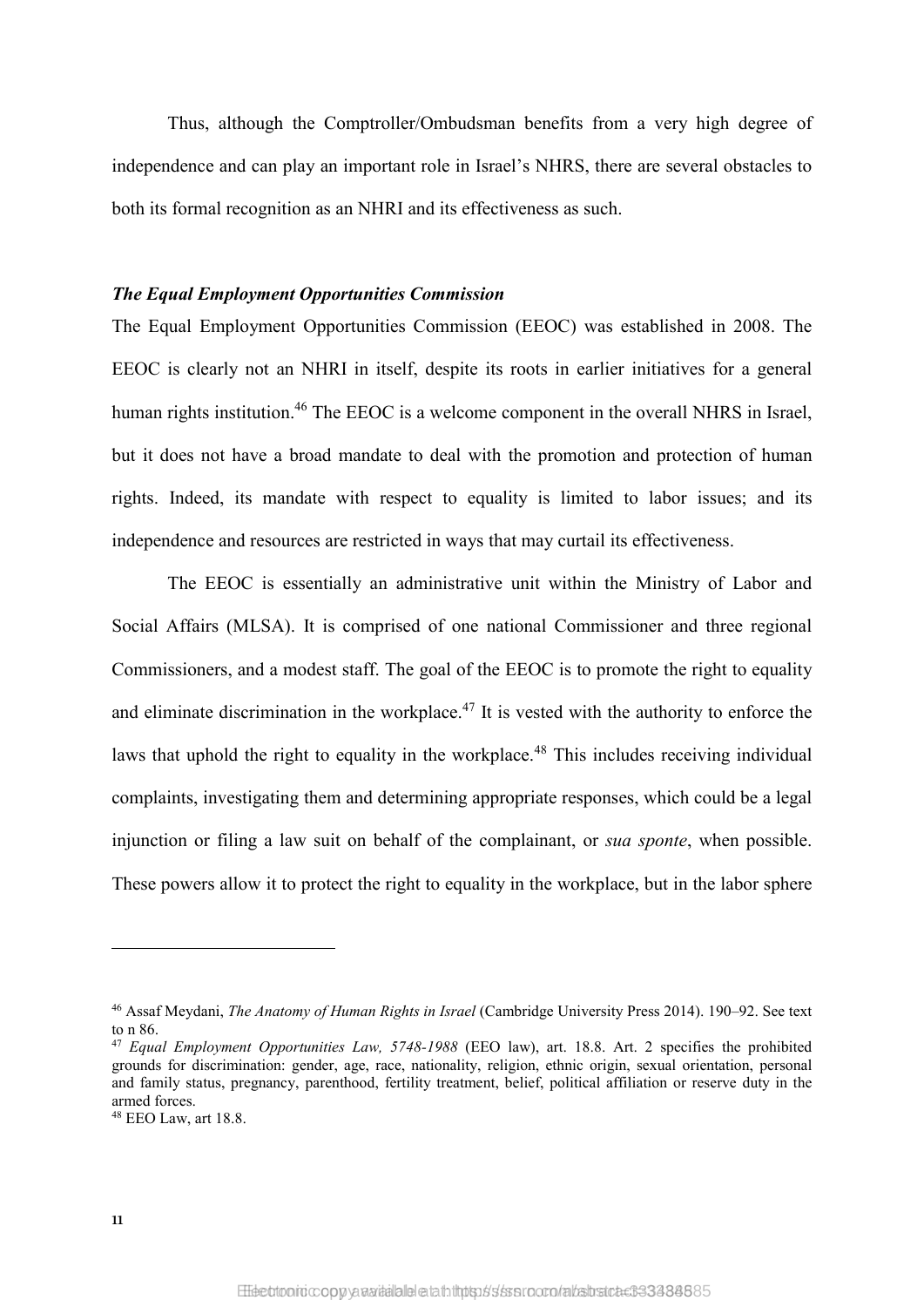only. The EEOC is not authorized to operate in other domains where discrimination occurs. Furthermore, there is no reference to international conventions and human rights law in any of the legal documents that ground the EEOC's powers, or in its work in practice.

In addition to the EEOC's role in the protection of the right to equality in the workplace, it is authorized to undertake some promotion activities, such as raising public awareness by means of education and public campaigns, cooperation with other bodies including employers and employees and collecting data and conducting research about equality in the workplace.<sup>49</sup> This is limited in practice due to its modest budget.<sup>50</sup> Although the EEOC is not formally authorized with advising and consulting legislation and policy processes, it does act in this sphere and its representatives participate in *Knesset* (parliamentary) committees that deal with issues of equality in the workplace regularly.<sup>51</sup>

The national Commissioner is appointed for a four-year term by the Government upon a recommendation from the Minister of Labor and Social Affairs. A Commissioner can serve for up to two terms. The EEOC's budget is included in a separate provision within the general budget law.

The EEOC's degree of formal independence is limited, even if it asserts *de facto* independence. On one hand, it has the authority to file law suits and stand independently in

 $49$  ibid, art  $18.8(1)-(4)$ .

<sup>&</sup>lt;sup>50</sup> This was reported to us by an EEOC representative that appeared before the consulting committee, see section 4 below.

<sup>&</sup>lt;sup>51</sup> Equality in the workplace in this respect should be interpreted broadly. For instance, in 2017 the EEOC participated in discussions regarding women's retirement age, sexual harassment in the police force, and gender perspectives on the Ministry of Health's budget. EEOC, '2017 - Annual Report' (2018)  $\frac{1}{\text{https://employment.molsa.gov.i/publications/publications/doclib/workergulityreport 2017.pdf}$  accessed 28 December 2018.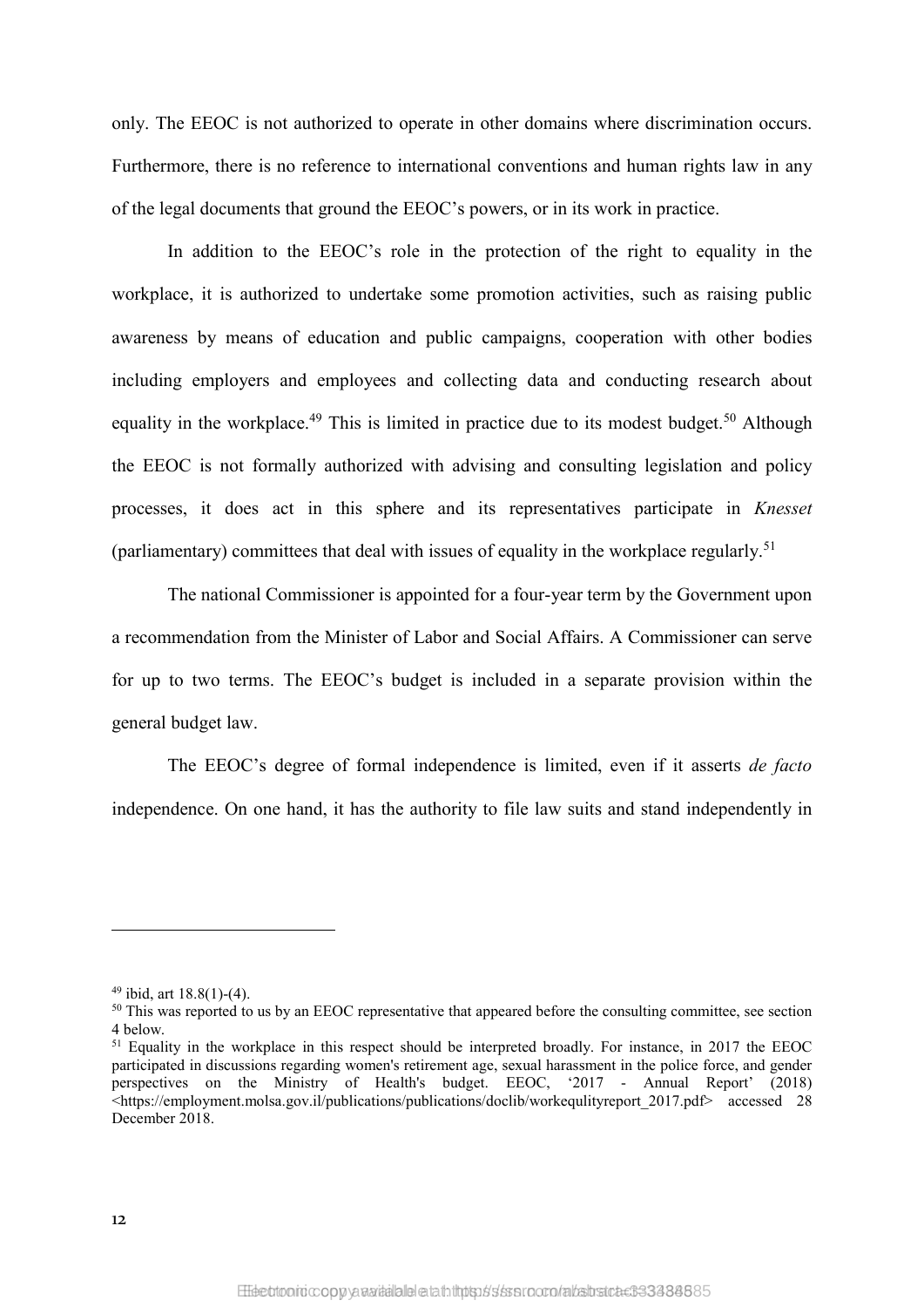court, and has a broad scope of operational autonomy.<sup>52</sup> On the other hand, as a governmental body, the EEOC is subject to the Attorney-General's decisions, and in cases where interagency disagreements arise, it may be precluded from presenting its legal position in court. This complex position is manifest in cases in which the employer is the State. The EEOC can file law suits against the State if it acts on behalf of an employee. However, according to current procedures the EEOC must determine at the outset of legal procedures whether it will file a law-suit and act as the employee's attorney, or try to conduct an inter-governmental inquiry that cannot result in a law suit. In practice, the former is not pursued.

#### *The Commission for Equal Rights of Persons with Disabilities*

The Commission for Equal Rights of Persons with Disabilities (CERPD) was established in 2000, under the *Equal Rights for Persons with Disabilities Law, 5748-1988* (ERPD Law). The ERPD Law's object is to 'protect the dignity and liberty of a person with a disability' and to enshrine the right "to equal and active participation in society in all major spheres of life".<sup>53</sup> The CERPD is the governmental body vested with the authority and powers to promote the objectives of the law and to enforce many of its provisions.<sup>54</sup>

In addition to its statutory authority, a government decision has vested the CERPD with the authority to implement and monitor Israel's obligations under the Convention on the Rights of Persons with Disabilities (CRPD), as ratified by Israel in 2012.<sup>55</sup> According to the

<sup>52</sup> Tziona Koenig-Yair, Hannah Kupper and Janet Shalom, 'Equal Employment Opportunities Commission - The First Decade: an Insider Look' (2018) 15 *Labor, Society and Law* 177 (in Hebrew).

<sup>53</sup> ERPD Law, art 2. The masculine gender is of course in the original; according to Art. 6 of Israel's *Interpretation Law* 5781-1981, masculine terms refer equally to females and vice versa.

<sup>54</sup> ERPD Law, arts 12(3), 19.43-19.47, 19.49-19.50, 21.

<sup>&</sup>lt;sup>55</sup> Government Decision 5100, 10 September 2012, [https://www.gov.il/he/Departments/policies/2012\\_des5100](https://www.gov.il/he/Departments/policies/2012_des5100) accessed 21 November 2018.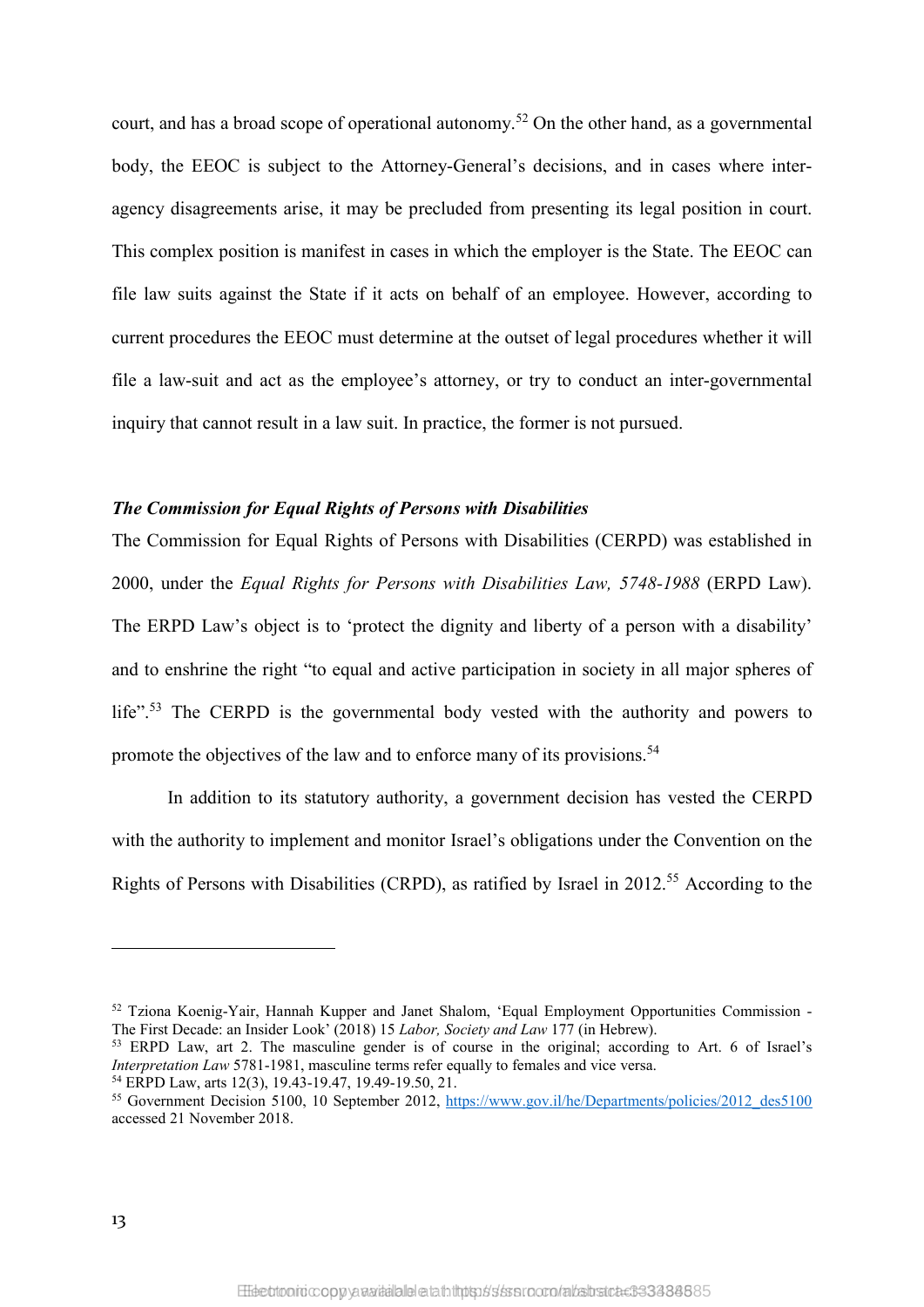decision, the CERPD operates both as the intra-governmental mechanism required by the Convention's Art. 33(1) and the Independent Mechanism required by Art. 33(2). The dual function of the CERPD as both the intra-governmental and the independent mechanism is at odds with the accepted interpretation of the relationship between Arts. 33(1) and 33(2) of the Convention, whereby the two mechanisms should be separate, and Art. 33(2) requires the establishment of a mechanism independent from the government, adherent to the Paris Principles.<sup>56</sup>

The CERPD is an independent unit within the Ministry of Justice.<sup>57</sup> It acts to confront discrimination against persons with disabilities in all areas, especially employment, housing, education, public transportation and services. The Commission has powers of enforcement, inspection and investigation and may in principle even file law suits, prosecute offenders or issue accessibility orders when needed in order to combat discrimination and ensure compliance with regulations.<sup>58</sup> The CERPD sets its priorities independently and pursues its goals accordingly. In addition, it is vested with the role of promoting the equality of persons with disabilities and the principles of the ERPD law. Based on this, although the law does not include concrete promotion powers, the CERPD undertake many such endeavors, such as operating a website with relevant information for persons with disabilities and the public at large regarding their status and rights.<sup>59</sup> In these areas it also conducts research and publishes

57 The CERPD website, [http://www.justice.gov.il/En/Units/CommissionEqualRightsPersonsDisabilities/Pages/About-the-Commission](http://www.justice.gov.il/En/Units/CommissionEqualRightsPersonsDisabilities/Pages/About-the-Commission-for-Equal-Rights-of-Persons-With-Disablities.aspx)[for-Equal-Rights-of-Persons-With-Disablities.aspx,](http://www.justice.gov.il/En/Units/CommissionEqualRightsPersonsDisabilities/Pages/About-the-Commission-for-Equal-Rights-of-Persons-With-Disablities.aspx) accessed 19 November, 2018 <sup>58</sup> ibid, arts 12(3), 19.43-19.47, 19.49-19.50, 21

<sup>56</sup> See for example UNCRPD 'comments on Italy' CRPD/C/ITA/CO/1 para. 81-82; UNCRPD 'Rules of procedure' (10 October 2016) UN doc CRPD/C/1/Rev.1, para. 9.

<sup>59</sup> [https://www.justice.gov.il/Units/NetzivutShivyon/Pages/default.aspx,](https://www.justice.gov.il/Units/NetzivutShivyon/Pages/default.aspx) The CERPD website is, naturally, in Hebrew.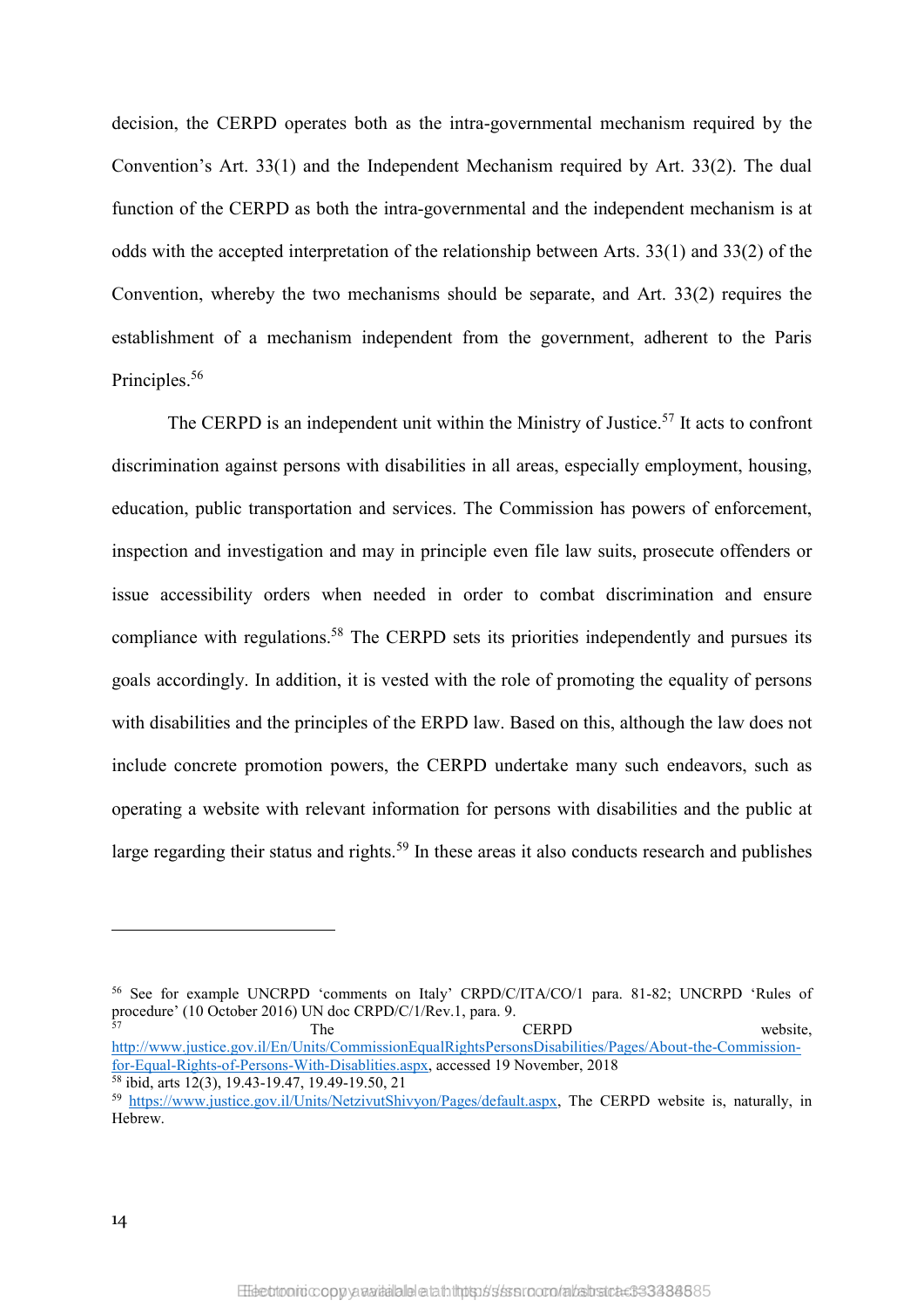annual reports, information guides and pamphlets.<sup>60</sup> However, the CERPD's mandate is restricted to a specific domain of human rights, namely, the rights of persons with disabilities.

As in the case of the Equal Employment Opportunities Commission, the CERPD's formal independence is sub-optimal, mainly due to its legal status vis-à-vis State bodies, and to being subject to the Attorney-General's decisions and guidelines.<sup>61</sup> While this limits the CERPD's independence it notably relates to a small part of the CERPD's work. The CERPD has significant tools at its disposal and has a reputation for working effectively to promote and protect the rights of persons with disabilities.

#### *The Authority for the Advancement of the Status of Women*

The Authority for the Advancement of the Status of Women (AASW) was established in 1998 as part of the Prime Minister's Office. <sup>62</sup> It is currently a unit of the Ministry of Social Equality (MSE). The purpose of the AASW is to promote gender equality in Israel, by means of education, legislation and enforcement, to coordinate between governmental and nongovernmental bodies acting to promote the status of women, and to ensure the government has the tools to achieve these goals.<sup>63</sup>

The AASW is granted with a wide range of capacities for fulfilling its goals, including the encouragement, coordination and promotion of activities in the field of

 $^{60}$  For example, the CERPD issued in 2018 a pamphlet regarding the rights and services for people with disabilities in the domain of employment disabilities in the domain of employment [\(https://www.justice.gov.il/Units/NetzivutShivyon/sitedocs/employment\\_flyer\\_2018.pdf\)](https://www.justice.gov.il/Units/NetzivutShivyon/sitedocs/employment_flyer_2018.pdf); an annual report for the years 2017-2018 [\(https://www.justice.gov.il/Units/NetzivutShivyon/sitedocs/2017-8\\_yearly\\_summary.pdf;](https://www.justice.gov.il/Units/NetzivutShivyon/sitedocs/2017-8_yearly_summary.pdf) and more.

<sup>&</sup>lt;sup>61</sup> See discussion regarding the CERPD's independence in Israel's Initial Report Concerning the Implementation of the CRPD, para.  $346$ ,  $\frac{\text{http://www.justice.gov.i/Unts/NetzivutShivyon/SiteDoes/CRPD\%20-}}{540}$ of the CRPD, para. 346, [http://www.justice.gov.il/Units/NetzivutShivyon/SiteDocs/CRPD%20-](http://www.justice.gov.il/Units/NetzivutShivyon/SiteDocs/CRPD%20-%20GOI%20Initial%20Report.docx) [%20GOI%20Initial%20Report.docx](http://www.justice.gov.il/Units/NetzivutShivyon/SiteDocs/CRPD%20-%20GOI%20Initial%20Report.docx) accessed 20 November 2018.

<sup>62</sup> *The Authority for the Advancement of the Status of Women Law*, 5758-1998 (AASW law).

 $63$  ibid, art 1.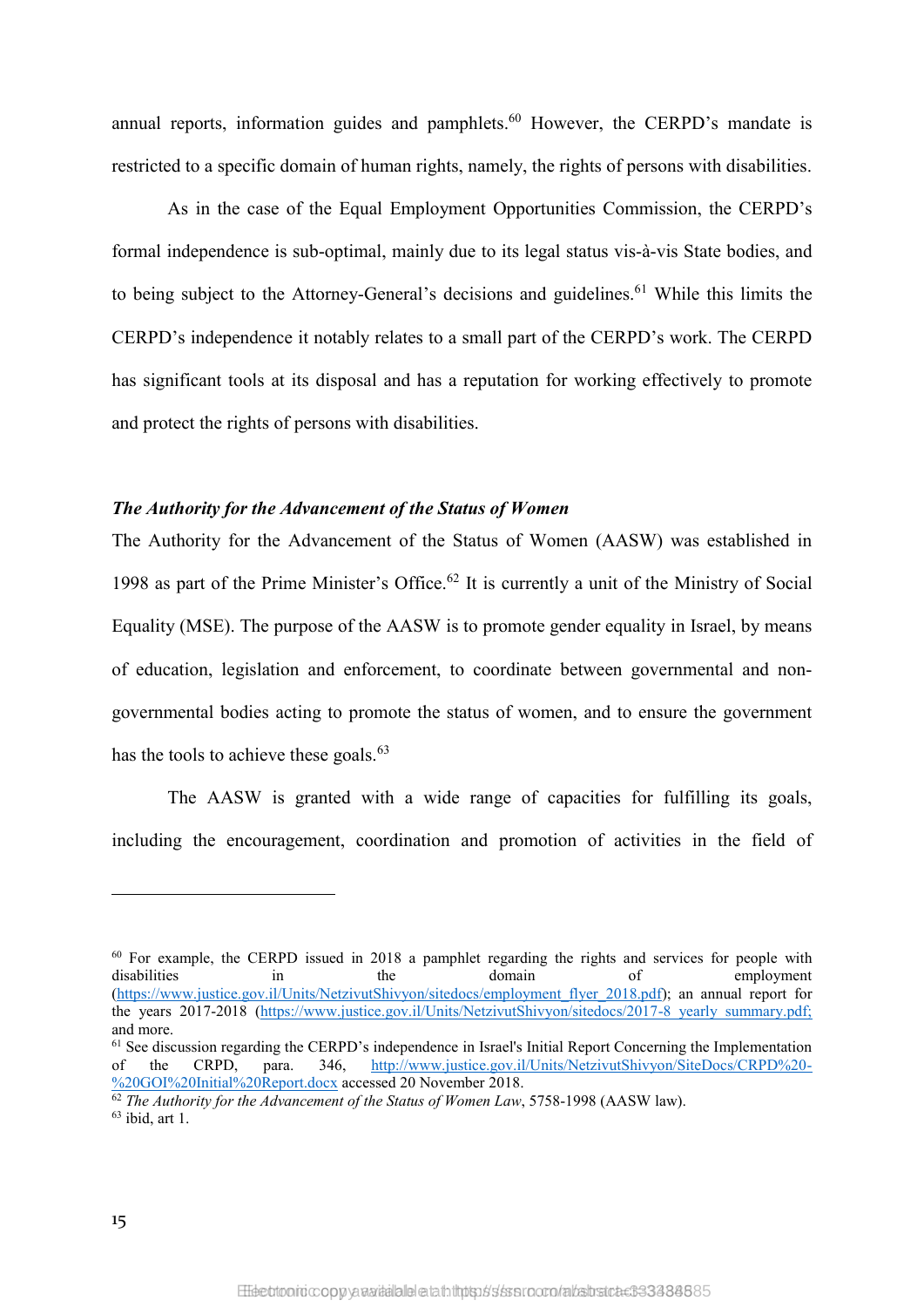advancing the status of women in government offices, municipal authorities and nongovernmental entities; the establishment, oversight and follow-up of governmental activities in this respect; the promotion of legislation and advice for government offices regarding the enforcement of laws under the purview of the AASW; actions to increase public awareness regarding the AASW's field of work; and the gathering of information and data and promotion of research initiatives regarding the advancement of the status of women.<sup>64</sup>

In addition, the AASW is responsible for the implementation of the Convention on the Elimination of All Forms of Discrimination against Women (CEDAW), for the preparation of periodical reports required thereunder and for initiating and maintaining relations with international organizations and counterpart bodies in the AASW's field of work.<sup>65</sup> The AASW does not have independent investigatory powers and the AASW Law allows it to delegate complaints it received to the office of the Ombudsman, if the complainant has consented.<sup>66</sup>

The AASW is not an independent agency but rather, a unit within the Ministry of Social Equality. It has potentially considerable capacities, but is not very prominent in the public sphere with regard to the promotion and protection of human rights, even in its specific area of competence. 67

The institutions described thus far, were examined in light of the Paris Principles and the documents published by the Global Alliance of NHRIs' (GANHRI) Sub-Committee for

<sup>64</sup> ibid. art 4-5.

 $65$  ibid, art 5.

 $66$  ibid, art 6.

<sup>&</sup>lt;sup>67</sup> Israel's report to CEDAW from 2017 states that the AASW budget has more than quadrupled since 2011 from approximately 3.9 million NIS (equivalent to 1.05 million USD) to 17 million NIS (4.6 million USD), see UNCEDAW, Sixth periodic report of States parties fue in 2017 (14 July 2017) UN Doc CEDAW/C/ISR/6, para. 43. In addition, government officials have told us that the AASW is being reformed with a view to greater prominence in the public sphere.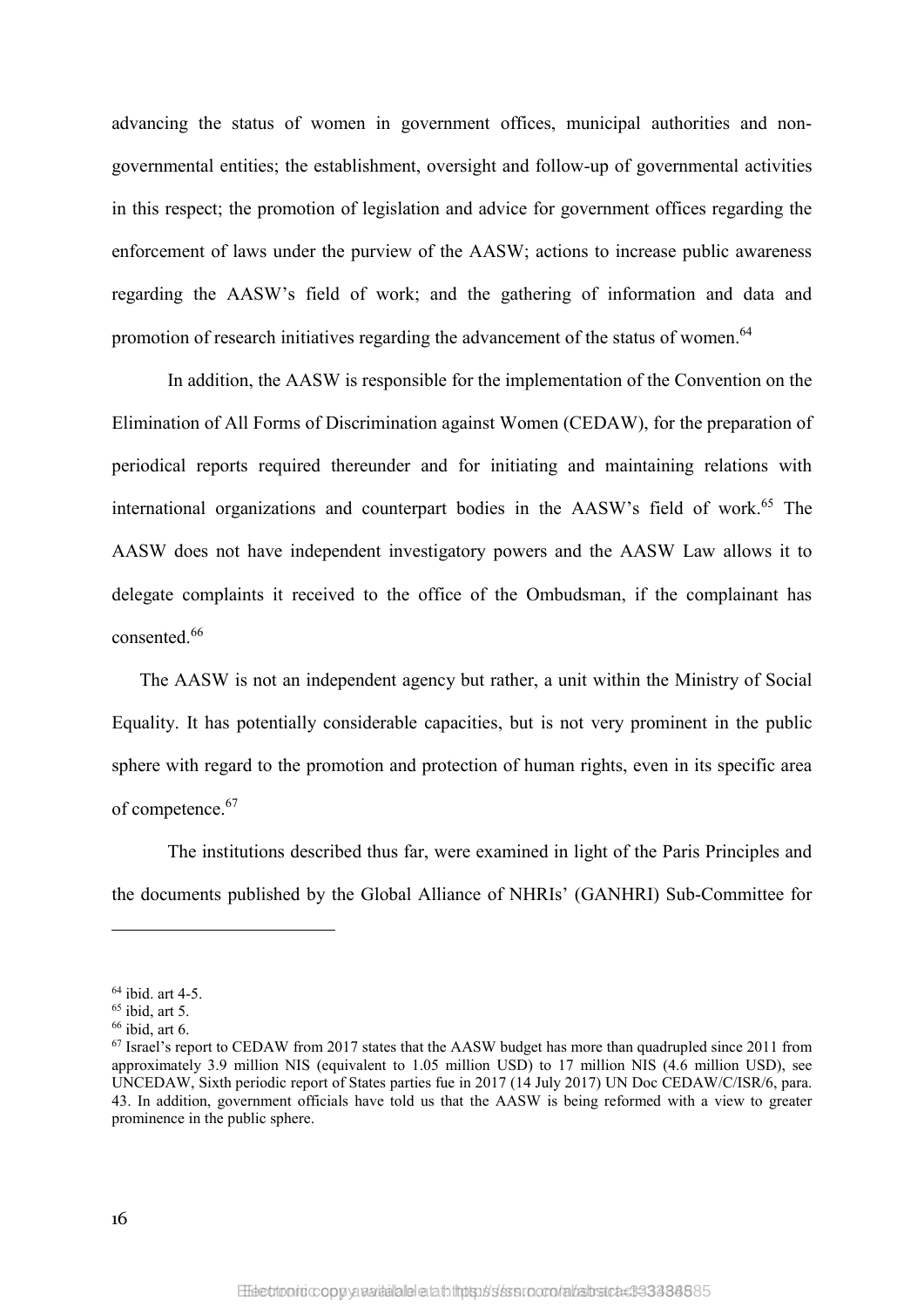Accreditation (SCA). The Paris Principles are the formal benchmark for the evaluation of NHRIs.<sup>68</sup> The Principles have a harmonizing effect, among other things, because they are employed by the Global Alliance of National Human Rights Institutions (GANHRI) to evaluate and accredit the different NHRIs.<sup>69</sup> GANHRI's SCA, which is responsible for the accreditation and re-accreditation processes, has published a document of general observations that interprets the Paris Principles and distinguishes between the essential requirements derived from the principles and practices recommended for compliance with the Principles.

In light of the Paris Principles and the general observations published by the  $SCA$ <sup>70</sup> we examined the existing institutions and concluded that although each institution complies with some of the requirements, none of them comply in a manner that rises completely to the bar set by the Paris Principles or to the practice of GANHRI's SCA. Thus, for example, while the State Comptroller and Ombudsman is an independent and autonomous institution, the absence of an explicit statutory human rights mandate, human rights promotion authority, competence to comment on legislative processes and so on, and an insufficient human rights engaged internal institutional structure, would not enable A status. And while the EEOC,

1

<sup>&</sup>lt;sup>68</sup> The Paris Principles (n [5\)](#page-4-0), which were drafted in 1991 by representatives of the existing NHRIs at the time, do not set strict rules for the design of NHRIs, but leave much room for each state to adopt the institutional arrangements it deems most appropriate.<br><sup>69</sup> A fully accredited NHRI (A status) has full participatory rights in GANHRI and in regional networks of

NHRIs, as well as the right to participate in the Human Rights Council's sessions, and other UN bodies. See GANHRI website, <https://nhri.ohchr.org/EN/AboutUs/GANHRIAccreditation/Pages/default.aspx> accessed 16 January 2019. It should be noted, however, that accreditation does not rest on effectiveness, but rather on the *de facto* fulfilment of the requirements of the Paris Principles. The connection between the Paris Principles and effectiveness is under study, worthy of expansion, also to non-accredited NHRIs, as already noted in the introduction to this article. See Linos and Pegram (n [4\)](#page-3-0); Katerina Linos and Tom Pegram, *Interrogating Form and Function: Designing Effective National Human Rights Institutions* (The Danish Institute for Human Rights 2015).

<sup>70</sup> GANHRI, 'General Observations of the Sub-Committee on Accreditation' (21 February 2018) <https://nhri.ohchr.org/EN/AboutUs/GANHRIAccreditation/General%20Observations%201/EN\_GeneralObser vations Revisions adopted 21.02.2018 vf.pdf> accessed 16 January 2019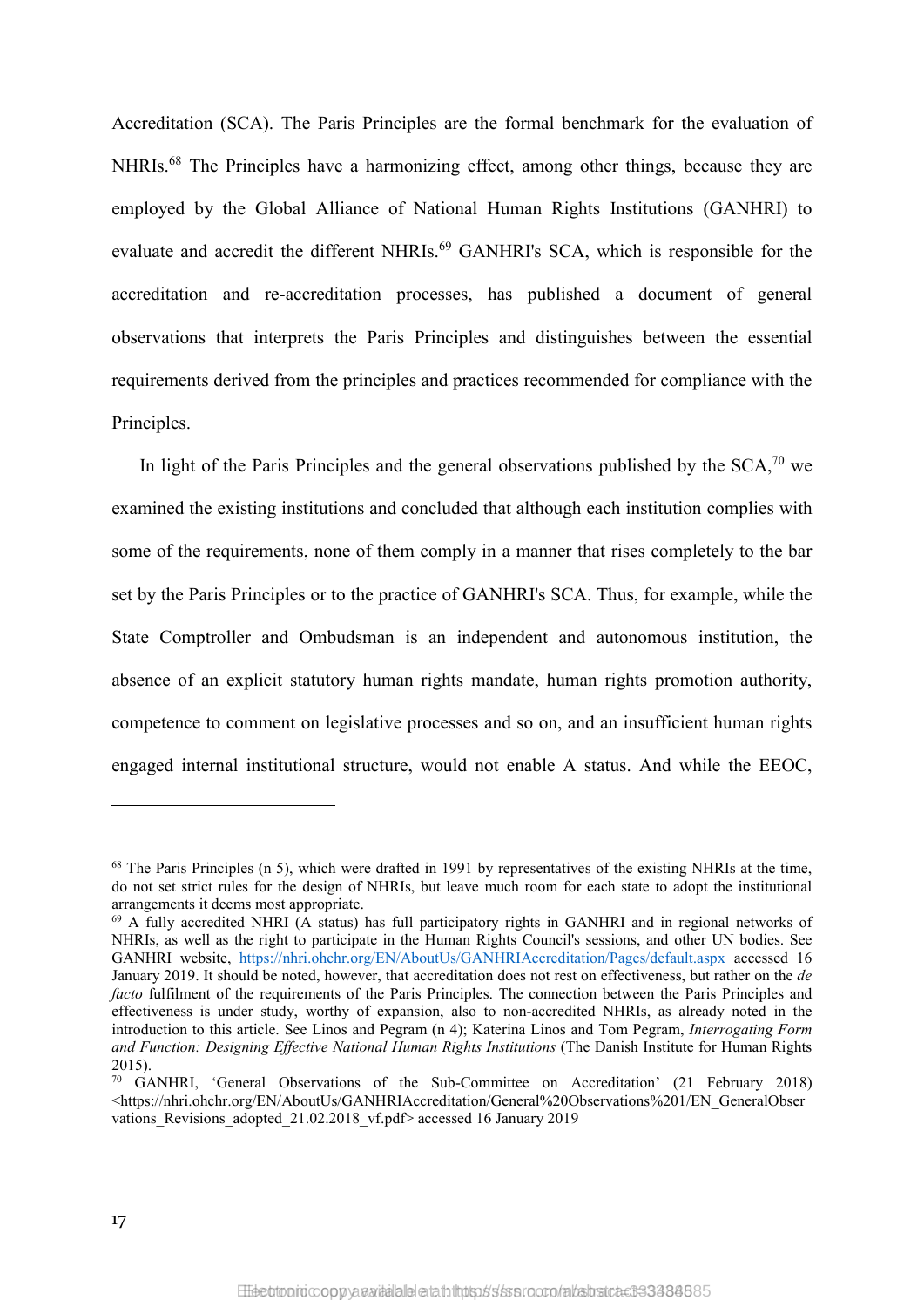CERPD and AASW address human rights each in their domain, with varying degrees of capacity and independence, none of them have a broad human rights mandate, or sufficient independence required for an NHRI according to the Paris Principles – even as their aggregation contributes greatly to the Israeli NHRS.

#### **3. The Human Rights Environment in Israel as a Contested Space**

<span id="page-19-0"></span>Beyond describing the institutional infrastructure closest to NHRI attributes in Israel, it is important to note also, albeit generally, the environment of human rights discourse in Israel, as a contested space. Over the last decade at least, the human rights discourse in Israel has figured prominently in political controversies, often – though not exclusively – on the background of the Israeli-Arab/Palestinian conflict.<sup>71</sup> The protection of human rights is depicted, often derogatorily, as a 'leftist'<sup>72</sup> and 'traitorous'<sup>73</sup> political endeavour that harms the State. Thus, the public legitimacy of human rights in general and of their protection and advocacy is undermined.<sup>74</sup> This negative environment has in some respects presaged the human rights 'backlash'<sup>75</sup> and the 'populist challenge' to human rights<sup>76</sup> that has occurred in

1

<sup>&</sup>lt;sup>71</sup> see Neve Gordon, 'Human Rights as a Security Threat: Lawfare and the Campaign against Human Rights NGOs' (2014) 48 *Law & Society Review* 311, 328–339; Guy Harpaz, 'The EU Funding of Israeli Non-Governmental Human Rights Organizations: When EU External Governance Meets a Domestic Counter-Strategy' (2015) 20 *European Foreign Affairs Review* 207.

<sup>72</sup> For example, see Karni Eldad, 'Let's Stop Lying: ACRI Is an Extreme Left-Wing Organization' *Maariv* (17 December 2017) <https://www.maariv.co.il/journalists/Article-614196> accessed 30 December 2018.

<sup>73</sup> For example, see Bar Peleg, 'Netanyahu's Son Calls Left-Wing NGOs and Politicians "Traitors" in Facebook Post' *Haaretz* (11 December 2018) <https://www.haaretz.com/israel-news/netanyahu-s-son-calls-left-wingngos-and-politicians-traitors-in-facebook-post-1.6729307> accessed 30 December 2018.

 $^{74}$  Harpaz (n [71\)](#page-19-0).<br> $^{75}$  See Andre

<sup>75</sup> See Andrew Gilmour, 'The Backlash Against Human Rights' (24 November 2017) <https://www.ohchr.org/en/NewsEvents/Pages/DisplayNews.aspx?NewsID=22514&LangID=E> accessed 30 December 2018.

<sup>76</sup> See Philip Alston, 'The Populist Challenge to Human Rights' (2017) 9 *Journal of Human Rights Practice* 1, and responses by Ron Dudai and Vijay K. Nagaraj.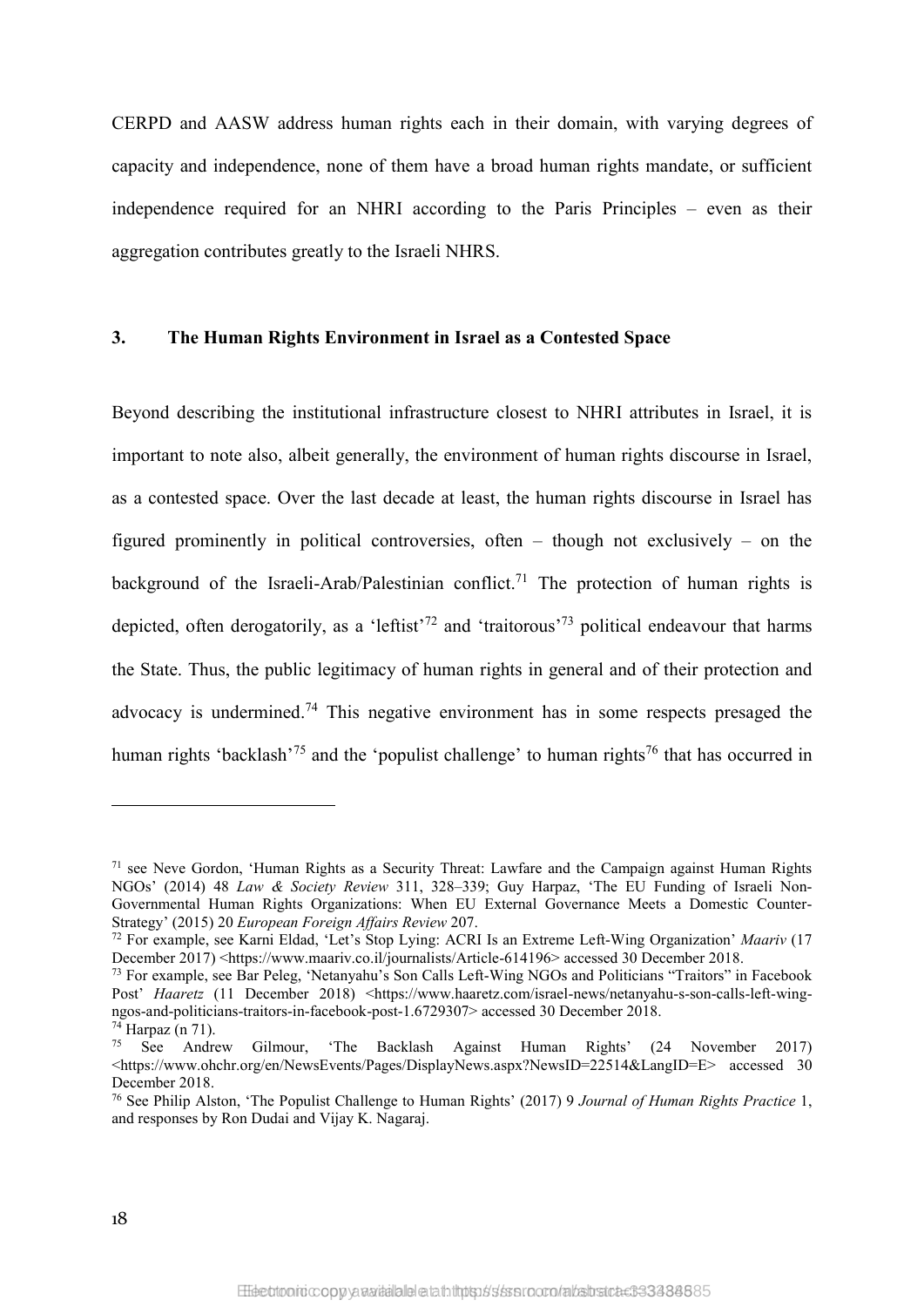several states that were otherwise considered to be liberal democracies in which human rights were deeply entrenched. In this article we cannot engage in these difficulties in substance but will briefly address one issue – namely, restrictions on the activities of human rights organisations in Israel – that demonstrates the contested space of human rights discourse, and informs the effectiveness of the Israeli NHRS and the possibility of an NHRI.

In the past decade there have been many attempts to pass bills that would restrict or even ban the external funding of Israeli human rights organisations.<sup>77</sup> The official rationale for such a ban is not to prevent the funding of these organisations as such but to restrict foreign entities from funding Israeli human rights organisations, and thus interfere with Israel's domestic affairs.<sup>78</sup> In 2011, a law was enacted requiring all NGOs receiving more than half of their funding from a foreign entity to declare that to the Israeli Association Registrar.<sup>79</sup> A 2016 amendment requires such NGOs to note their foreign funding on each of their publications, advertisements and campaign materials.<sup>80</sup> These restrictions are not unique to Israel, of course, and have sprung up in several countries, including OECD members. $81$ 

<u>.</u>

<sup>79</sup> *Duty of Disclosure for Recipients of Support from a Foreign Political Entity Law, 5771-2011*. An unofficial translation may be found in the following link [<https://www.adalah.org/uploads/oldfiles/Public/files/Discriminatory-Laws-Database/English/65-Law-on-](https://www.adalah.org/uploads/oldfiles/Public/files/Discriminatory-Laws-Database/English/65-Law-on-Disclosure-for-Recipients-of-Support-from-a-Foreign-Political-Entity-Law-NGO-Foreign-Government-Funding-Law-2011.pdf)[Disclosure-for-Recipients-of-Support-from-a-Foreign-Political-Entity-Law-NGO-Foreign-Government-](https://www.adalah.org/uploads/oldfiles/Public/files/Discriminatory-Laws-Database/English/65-Law-on-Disclosure-for-Recipients-of-Support-from-a-Foreign-Political-Entity-Law-NGO-Foreign-Government-Funding-Law-2011.pdf)[Funding-Law-2011.pdf>](https://www.adalah.org/uploads/oldfiles/Public/files/Discriminatory-Laws-Database/English/65-Law-on-Disclosure-for-Recipients-of-Support-from-a-Foreign-Political-Entity-Law-NGO-Foreign-Government-Funding-Law-2011.pdf) accessed 30 December 201[8.https://www.adalah.org/uploads/oldfiles/Public/files/Discriminatory-Laws-Database/English/65-Law-on-](https://www.adalah.org/uploads/oldfiles/Public/files/Discriminatory-Laws-Database/English/65-Law-on-Disclosure-for-Recipients-of-Support-from-a-Foreign-Political-Entity-Law-NGO-Foreign-Government-Funding-Law-2011.pdf)[Disclosure-for-Recipients-of-Support-from-a-Foreign-Political-Entity-Law-NGO-Foreign-Government-](https://www.adalah.org/uploads/oldfiles/Public/files/Discriminatory-Laws-Database/English/65-Law-on-Disclosure-for-Recipients-of-Support-from-a-Foreign-Political-Entity-Law-NGO-Foreign-Government-Funding-Law-2011.pdf)[Funding-Law-2011.pdf](https://www.adalah.org/uploads/oldfiles/Public/files/Discriminatory-Laws-Database/English/65-Law-on-Disclosure-for-Recipients-of-Support-from-a-Foreign-Political-Entity-Law-NGO-Foreign-Government-Funding-Law-2011.pdf)

<sup>80</sup> *Duty of Disclosure for Recipients of Support from a Foreign Political Entity Law (amendment), 5776-2016*.

<sup>77</sup> Harpaz (n 71) 216–217.

<sup>&</sup>lt;sup>78</sup> See, for example, the explanatory memorandum to a bill aimed to prohibit funding of more than 20,000 NIS to 'political NGOs' from 'foreign state entities', *Amutot Law bill (amendment – prohibition on political NGOs from receiving funding from foreign state entities)*, 5771-2011, 18th Knesset, P-3346.

<sup>&</sup>lt;sup>81</sup> Darin Christensen and Jeremy M Weinstein, 'Defunding Dissent: Restrictions on Aid to NGOs' (2013) 24 *Journal of Democracy* 18 <https://doi.org/10.1353/jod.2013.0026> accessed 30 December 2018; Thomas Carothers, 'Closing Space for International Democracy and Human Rights Support' (2016) 8 Journal of Human Rights Practice 358; Antoine Buyse, 'Squeezing Civic Space: Restrictions on Civil Society Organizations and the Linkages with Human Rights' (2018) 22 *The International Journal of Human Rights* 966 <https://www.tandfonline.com/doi/full/10.1080/13642987.2018.1492916> accessed 2 January 2019.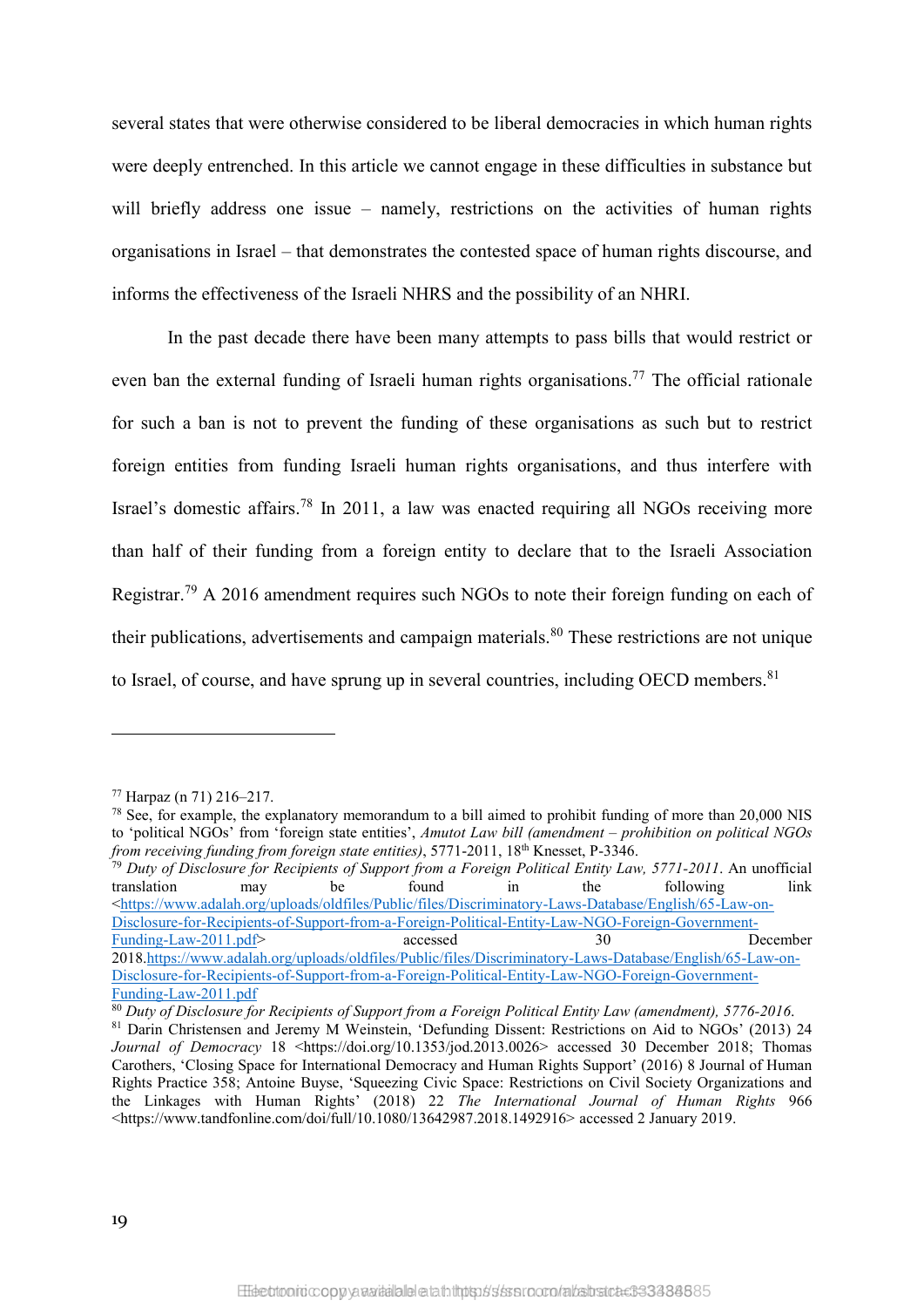Be it as it may, human rights organisations in Israel feel 'under siege', with a sense that the democratic space in Israel is shrinking.<sup>82</sup> Even academic bodies, such as the Minerva Center for Human Rights and legal clinics, have been confronted as 'anti-Israeli', indeed from governmental sources.<sup>83</sup> and of course the Israeli Supreme Court has also been under attack in similar contexts.

With respect to an NHRI, if established, there is an ongoing concern that it would suffer the same treatment, that is, considered to be an insidious organization, even if acting under state authority and on behalf of its citizens. As will be set out in more detail below, this environment of contestation is a significant factor in considering an effective design for an Israeli NHRS in general, and an NHRI in particular.

<sup>82</sup> See ACRI (n 25).

<sup>83</sup> See TOI Staff, 'Deputy FM pulls support for Hebrew University human rights center over NGO ties', *The Times of Israel, (18 October 2016)* [https://www.timesofisrael.com/deputy-fm-pulls-support-of-hebrew-u](https://www.timesofisrael.com/deputy-fm-pulls-support-of-hebrew-u-human-rights-center/)[human-rights-center/](https://www.timesofisrael.com/deputy-fm-pulls-support-of-hebrew-u-human-rights-center/) accessed 20 January 2019.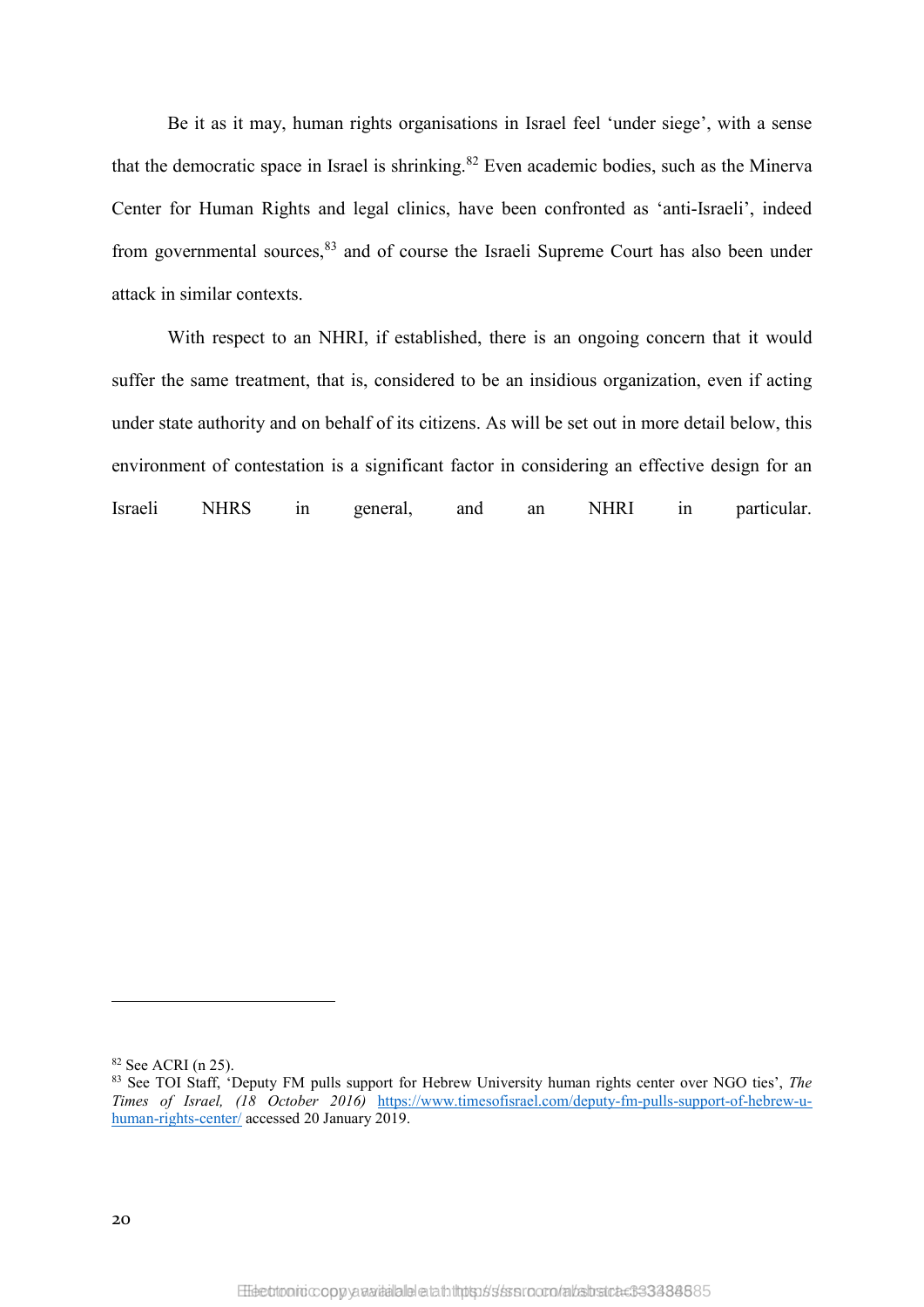#### **4. The Minerva Project: A Deliberative Process in Israel**

The Minerva Project at the heart of this article is part of a larger project funded by the EIDHR, oriented at increasing the domestic impact and internalization in Israel of international human rights obligations, through further developing effective and sustainable mechanisms for broad and meaningful participation of Israeli human rights organisations in international and domestic monitoring and implementation processes. On this background, the authors of this article initiated a deliberative process aimed at examining the possibility of establishing an effective NHRI in Israel.

Overall, this has been advanced by bringing together government and civil society representatives to discuss human rights issues using the UN treaty monitoring reporting process as a platform for deliberation (subject to enhanced 'Chatham House' rules of confidentiality, that also preclude more detailed description here) $84$  and by making international human rights law more accessible to legal professionals and the public at large.<sup>85</sup> The NHRI component of the project aimed at facilitating public discourse on the need for an NHRI in Israel and promotion of appropriate legislation. In order to do so, the MCHR consulted with government officials, civil society organizations and academics during 2016- 2018. Concurrent with these discussions and deliberations, research was conducted on the existing human rights related institutions in Israel and their relation to the Paris Principles, as well as research regarding the actual requirements for accreditation as reflected in GANHRI's SCA decisions.

1

<sup>84</sup> Levin (n [27\)](#page-8-0); Balaban and Broude (n [27\)](#page-8-0).

<sup>&</sup>lt;sup>85</sup> [New wiki website/database soon to be launched]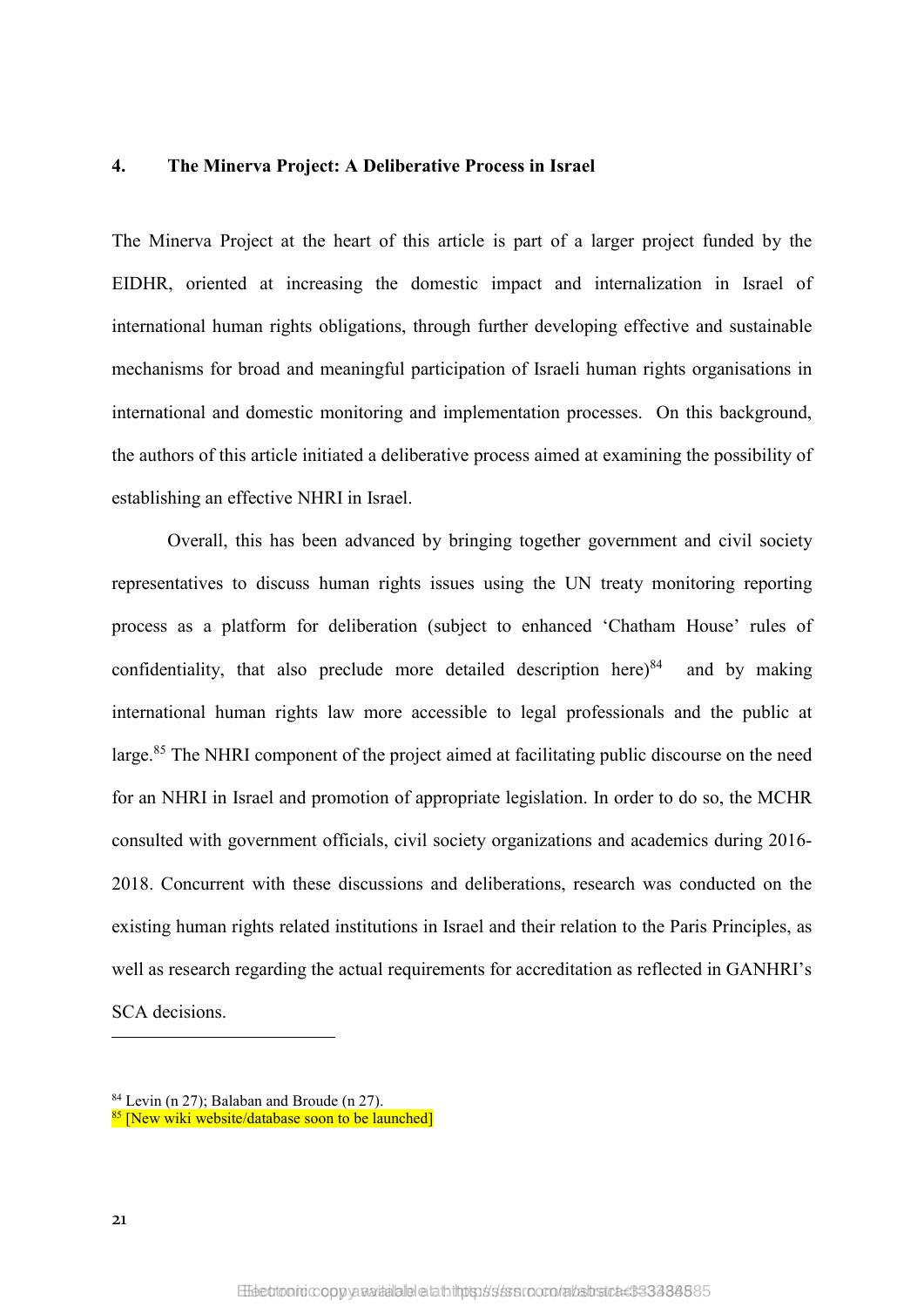<span id="page-23-0"></span>Notably, this project has a history at the MCHR. A research project conducted almost two decades ago by Adv. Rachel Benziman and Prof. David Kretzmer, yielded a detailed report including a proposal for the establishment of a 'Human Rights Commission' in Israel.<sup>86</sup> The project started with the support of the Ministry of Justice but did not come to fruition. The idea never advanced to the legislation process through governmental bills, $87$ although several general proposals have been submitted by parliamentarians.<sup>88</sup>

Many years have passed since that proposal, in which as mentioned earlier the political atmosphere has changed specifically with regard to human rights, with greater scepticism and even hostility. From 2014, however, the MCHR has hosted consultations between representatives from government, human rights organisations and academia regarding the status of human rights in Israel and specifically around the preparation of state and parallel reports to the treaty monitoring bodies. These meeting have been successful in cultivating a sense of trust between the participating human rights organisations and government officials, although deep substantive controversies naturally remain.<sup>89</sup>

In this respect, the HUJ MCHR constitutes part of what may be deemed Israel's NHRS, and contributes to domestic institutionalization, although the natural location for this type of consultation would have been a fully-functional NHRI. Thus the logical extension of the project was to re-raise the question of establishing an NHRI. Building on the trust garnered during the extensive meetings between government officials and representatives from human rights organisations and academia, discussions on the viability of an NHRI in

1

<sup>86</sup> Rachel Benziman, *Human Rights Commission in Israel - Comparative Study and Proposed Model* (HU MCHR 2001).

<sup>&</sup>lt;sup>87</sup> For a detailed account of the process see Meydani (n [46\)](#page-12-0).

<sup>88</sup> See for example, Human Rights Commission Bill, 5764-2004, 16<sup>th</sup> Knesset, P-1962; Human Rights Commission Bill, 5769-2009, 18th Knesset, P-27.

 $89$  Levin (n [27\)](#page-8-0); Balaban and Broude (n 27).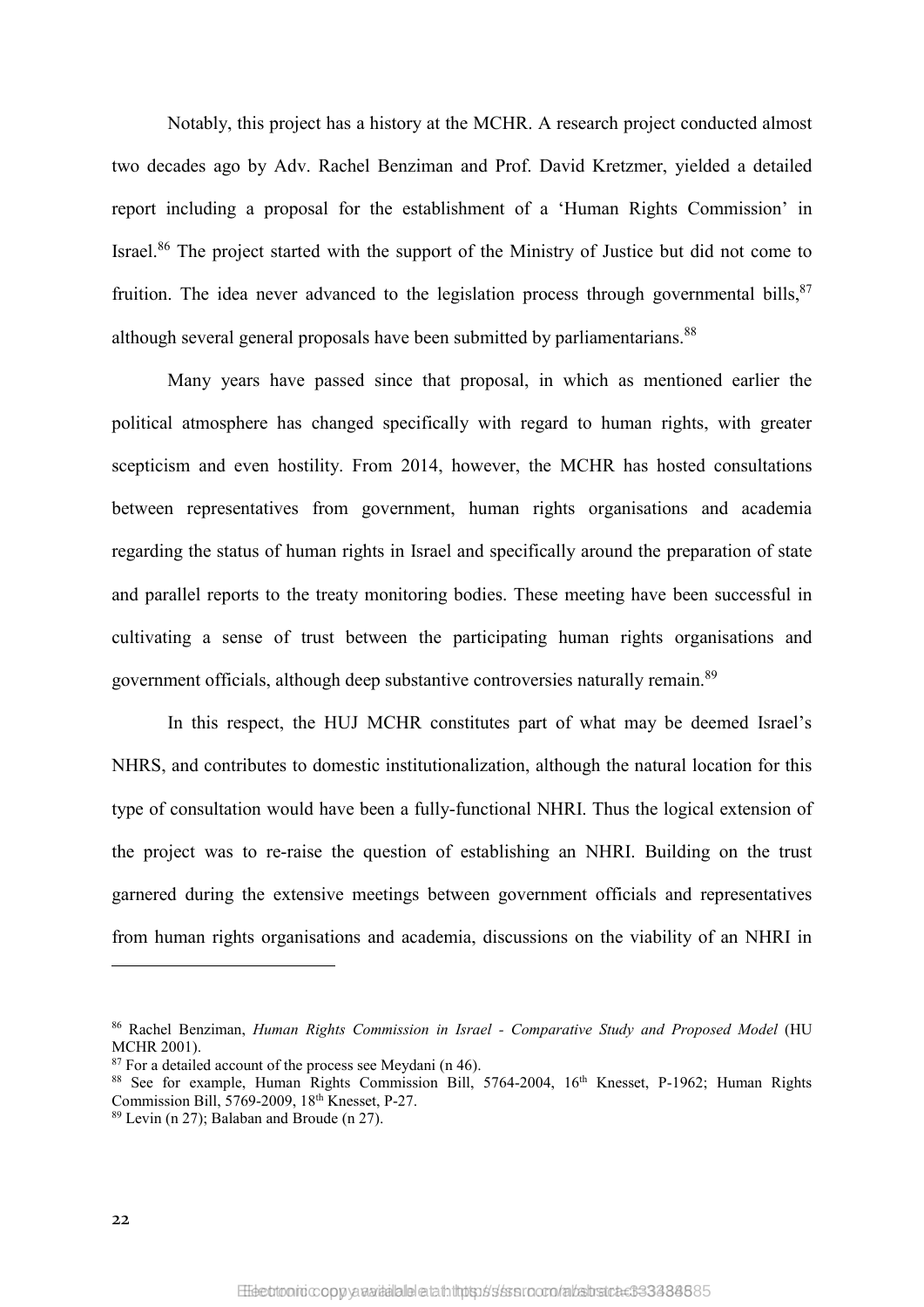Israel were launched. From the outset the project was not focused on one particular model (such as a human rights commission), but open to genuine deliberation. The discussions were held in the form of an advisory committee comprised of several government officials, HRO representatives and academics, subject to the same enhanced 'Chatham House' rules as previously held substantive consultations. At the outset, it became evident that the goals of the process should not be overly ambitious, beginning from the existing institutions and taking into account the political environment. These pragmatic positions where voiced by both government officials and HRO representatives. Accordingly, representatives from the existing institutions (i.e. the State Comptroller/Ombudsman, EEOC and CERPD) were invited to add their input to the process.

These discussions and the positions expressed in them have shaped the trajectory of the project to a certain degree, and although the final report of the Minerva Project, discussed below, is produced on the sole responsibility of its authors, it has been shaped by the deliberative process.

The final stage of the deliberation process involved a public event in which a representative from GANHRI (Prof. Alan Miller) – the first ever to visit Israel in this context - and leading academic experts on NHRIs, were invited to share their views on designing an effective NHRI. An open roundtable discussion regarding the Israeli situation was conducted, in which government officials, human rights organisations and academics participated. $90$ Although, all of the participants agreed on the importance of the establishment of an NHRI in Israel, the roundtable brought to the fore a significant question that echoed initial scepticism: when is the right time to establish an NHRI in a contested political space? Government

<sup>90</sup> [Video link soon available]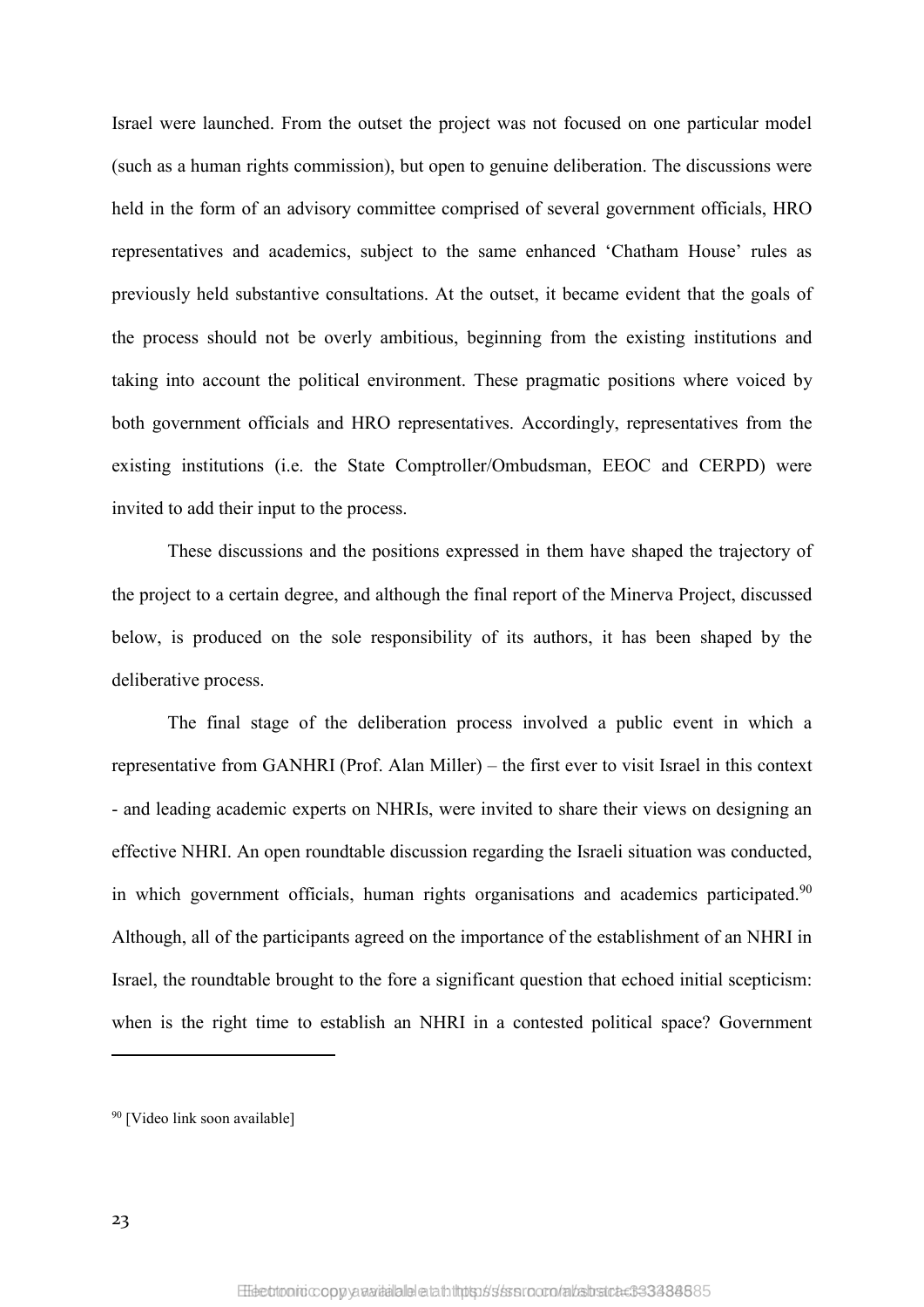officials and human rights activists agreed that in the current time it will be hard to find the political will to promote such an institution, yet their recommendations varied from refraining to act at this stage from the risk of creating a counter-productive institution through enhancing the existing institutions to despite everything advancing the establishment of an NHRI in order to, at the least, promote the awareness to human rights.

This question epitomizes the dilemmas and challenges that were raised during the project's deliberative process. We will now turn to reflect upon these dilemmas.

### **5. Designing an Effective NHRI in Contested Political Spaces: Challenges and Dilemmas**

#### *Ideal vs. Realist NHRI/NHRS*

Institutional design is at the heart of this discussion. How to design an effective NHRI? The question is neither technical nor theoretical, regarding the best ways to create an effective institution, but also a question of feasibility and viability that relates to legitimacy in contested political spaces. What blueprint for an NHRI could be publicly accepted and politically established, in ways that would also be effective?

As described above, research conducted at the Minerva Center for Human Rights has in the past – almost 20 years ago, before significant international experience with NHRIs was collected<sup>91</sup> – resulted in a proposal for the establishment of an NHRI, advocating, at the time, for a comprehensive human rights commission.<sup>92</sup> The model suggested in that proposal was perhaps ideal, but from the outset of the current Minerva Project seemed unviable, due to the

<sup>91</sup> Steven L.B. Jensen, *Lessons from Research on National Human Rights Institutions: A Desk Review on Findings Related to NHRI Effectiveness*, The Danish Institute for Human Rights, March, 2018.  $92$  Benziman (n [86\)](#page-23-0).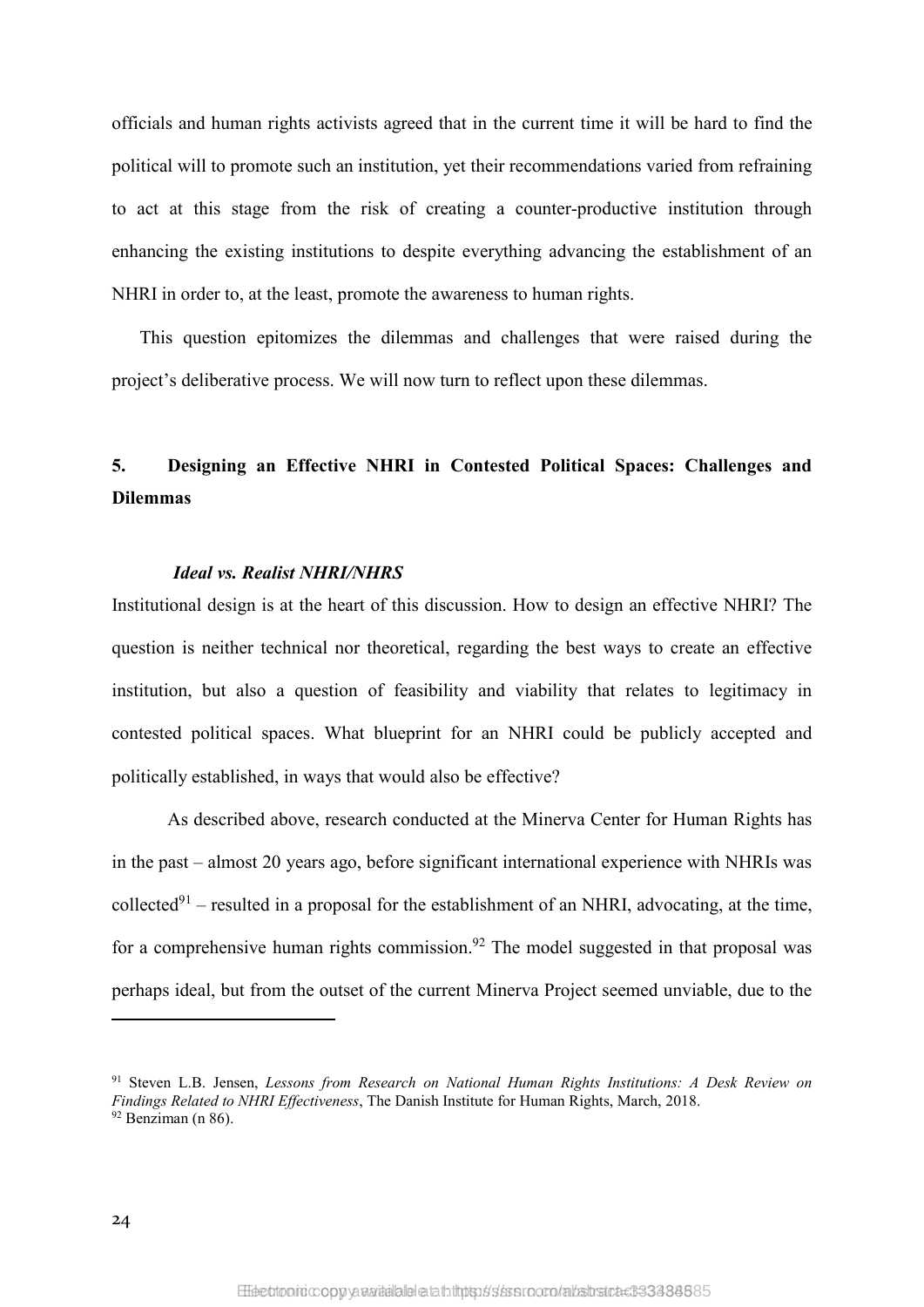political atmosphere and the proposal's subsequent history.<sup>93</sup> However, limiting the project only to what seemed feasible and realistic in advance, could lead to the establishment of an ineffective institution that might even circumvent future efforts to enhance the protection of human rights.

The first major input from the deliberative process undertaken by MCHR was the need to map existing human rights infrastructures – the Israeli NHRS described in section 2 above. Participants were of the view that perhaps even without an established and accredited NHRI, an examination of the legal and institutional realities would reveal that the promotion and protection of human rights is at an appropriate level, in terms of effectiveness. In any case, such an examination would identify which areas need more acute reforms and which are at an acceptable level.

Mapping existing NHRI-like components influenced the Project's final recommendations, which offer several possible alternatives, remaining in the realm of the possible, without abandoning those elements that are both Paris Principles-compliant and effective in a localized sense.

#### *The Most Pressing Human Rights Issues*

An NHRI might not deal with the most pressing human rights issues. This second dilemma stems from the special Israeli political and social contexts, which raise serious issues of human rights. Following the previous dilemma, if an 'ideal' NHRI cannot

<sup>&</sup>lt;sup>93</sup> The aforementioned Human rights commission bills were all based largely on the proposal advocated by the MCHR. However, these bills were private bills proposed by opposition *Knesset* members and never gained the support of the Government. Accordingly, the legislation process of these bills never advanced beyond their initial stages.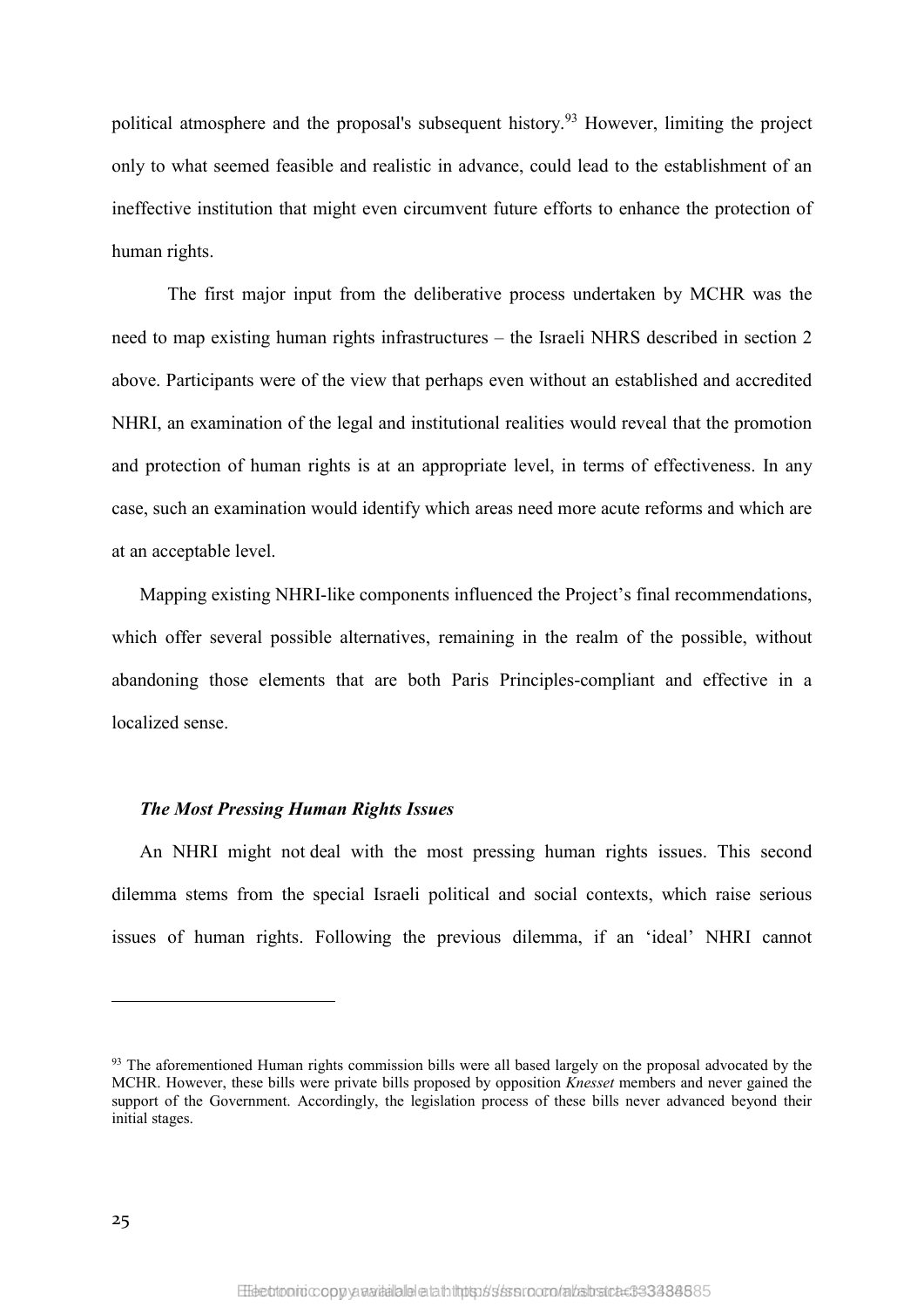materialize at this time, the question remains whether a realistic model would in fact advance the promotion and protection of human rights. During the deliberative process, some participants were of the view that an NHRI, if established, would in practice not be able to tackle human rights violations in the occupied territories, or in areas of family law, arguably some of the most pressing human rights issues in Israel.

These sentiments could be frustrating for a project aimed at advancing human rights in Israel. One may ask what is there to gain from establishing a human rights institution that would not attend to Israel's most significant human rights issues. However, stating the things so clearly made room for the more modest question – what would be gained from the establishment of an NHRI even if the 'big' questions could not be addressed, let alone resolved? This turns the gaze to a multitude of human rights concerns that are in fact of considerable importance – discrimination against women, discrimination against Palestinian-Arab citizens, people with disabilities, equality in welfare and social and economic rights, the protection of freedom of speech, etc.. Focusing on human rights violations at large illuminates that an NHRI may be valuable even if it is restricted either formally (e.g., by territorially delimiting its mandate to the State's boundaries, or substantively excluding certain issues from its mandate), or politically, from addressing the most acute violations. At the same time, however, establishing an NHRI while violations in certain areas occur repeatedly raises the concern that an NHRI would be captured to 'whitewash' or otherwise legitimize those violations.<sup>94</sup>

<sup>&</sup>lt;sup>94</sup> This dilemma resembles the concern human rights legal practitioners have whether gaining minor legal success is worth the price of legitimizing a structurally oppressive system. In Israel this dilemma is mostly relevant for NGOs that deal with discrimination and the status of Israeli-Palestinian citizens, see Michael Sfard, 'The Price of Internal Legal Opposition to Human Rights Abuses' (2009) 1 *Journal of Human Rights Practice*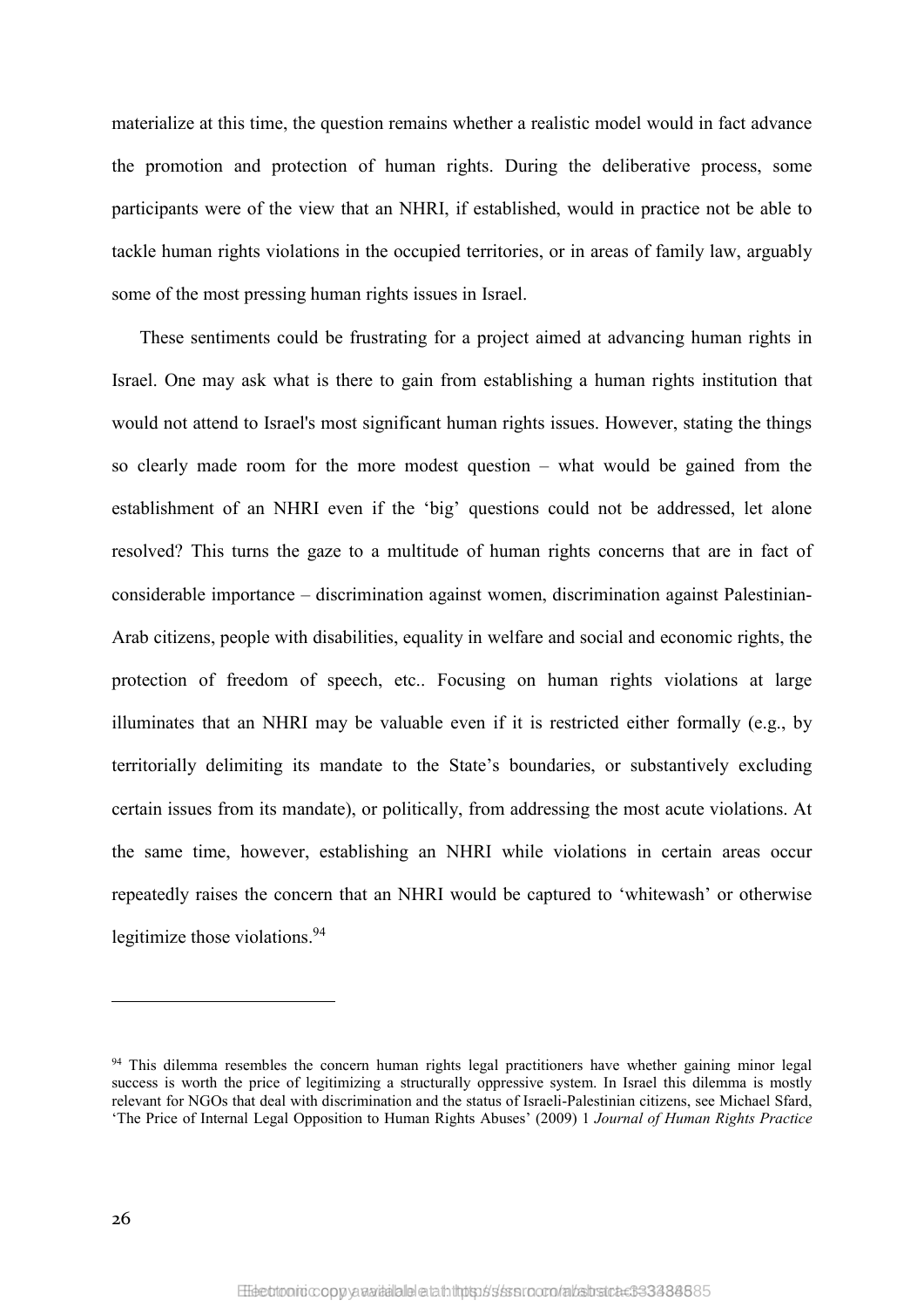#### *The Political Environment*

Relatedly, the aforementioned human rights atmosphere and political environment in Israel in the past decade, raises much concern. One issue relates to the first dilemma we described – in the current political environment it may not be feasible to advance the establishment of an NHRI in Israel. More problematically, the concern is that in this environment, feasibility issues may lead to deep concessions in the institutional design of an NHRI, that would hinder the operation of the institution or worse leave it exposed to manipulation by political actors.

This second concern relates to the 'whitewashing' already mentioned. Advancing the establishment of an NHRI may be used by political actors as evidence for their commitment to human rights, which will be employed, in turn, to reduce domestic and international pressure on Israel, mainly regarding the Israeli-Palestinian conflict. This can work both ways. On the one hand, political actors not genuinely concerned with human rights may agree to establish an NHRI in order to reduce international (or domestic) pressure. In such a case an ineffective NHRI might be established, even Paris Principles-compliant, that would not lead to improvement in the status of human rights in the country. The question of the origins of the institution is influential in dictating its effectiveness.<sup>95</sup>

On the other hand, those concerned with human rights and that are genuinely proponents of the establishment of an NHRI may use these political and diplomatic pressures

<sup>37;</sup> Elian Weizman, 'Cause Lawyering and Resistance in Israel: The Legal Strategies of Adalah' (2016) 25 *Social & Legal Studies* 43.

<sup>95</sup> Peter Rosenblum, 'Tainted Origins and Uncertain Outcomes Evaluating NHRIs' in Goodman and Pegram (n [6\)](#page-4-1) 297-323.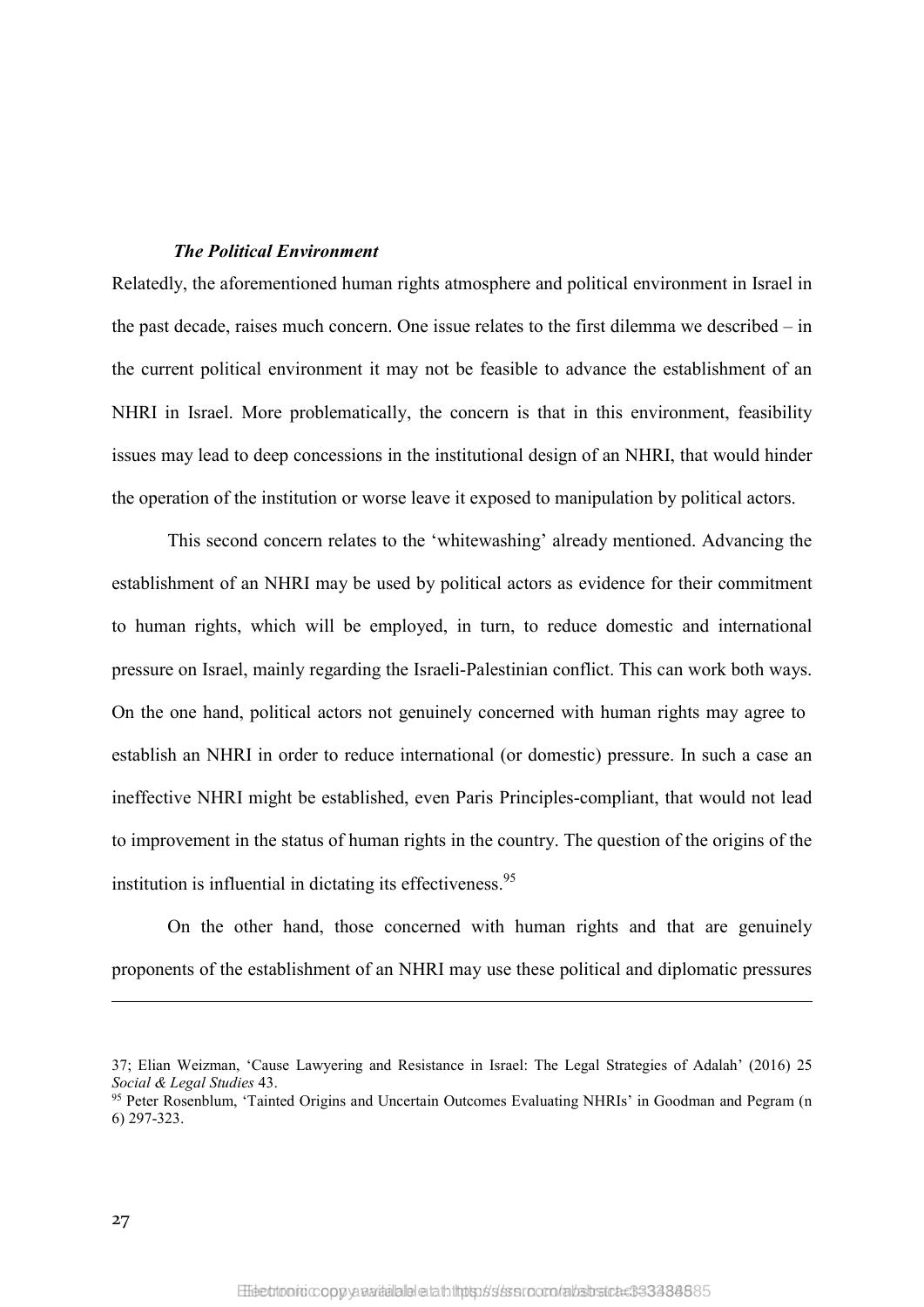in order to convince other actors to get on board and support establishing an NHRI. The logic here may be that institutions have a 'life of their own' and even if initially the NHRI would not be designed in order to promote and protect human rights in the most effective way, in the long run the institution would emerge and evolve in positive ways.<sup>96</sup>

The third concern relates to the uncertainty inherent in the political field. Legislation processes are not pre-determined and an initiative to establish an NHRI may, under political pressures, yield at the end of the day an ineffective institution that would not be able to perform its roles properly, even if Paris Principles-compliant, or worse, curtail existing capacities. This does not, however, undermine the possibility of advancing incremental changes that do not require sweeping reforms or even amendments of legislation, but only changes in priorities and modes of operation. Raising awareness to the broad notion of an NHRI may allow practitioners to accommodate human rights protection and promotion even without enacting new laws.

#### *Effective vs. Non-Effective Institutions and the Paris Principles*

The final dilemma we address is based on our discussion thus far, the point of view of the advancement of promotion and protection of human rights and of the domestic institutionalization of human rights, it seems that only the establishment of an effective NHRI that would be able to fulfil its goals and operate properly would have value. As discussed, establishing an ineffective institution may have adverse effects, such as allowing certain political actors to represent the status of human rights as better than it is in light of the

<sup>96</sup> Sonia Cardenas, *Chains of Justice* (University of Pennsylvania Press 2014) 55-73.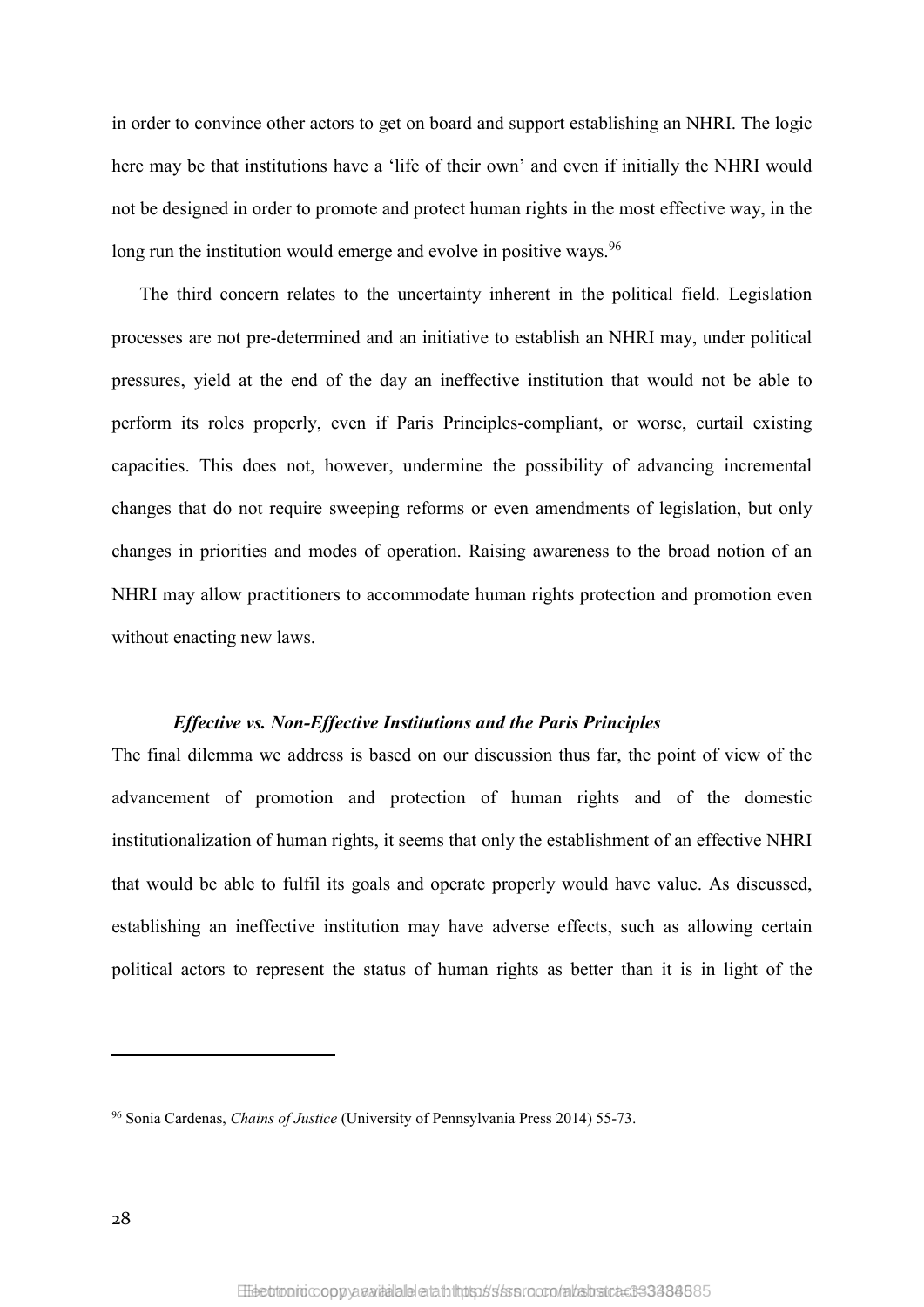institution's incompetence, and could also come at the wrong time. Thus, the establishment of a new institution might eventually be a step in the wrong direction.<sup>97</sup>

In order to advance the establishment of an effective NHRI, the Paris Principles are an initial, necessary, but insufficient benchmark in this respect. First, although the Paris Principles do not ensure effectiveness themselves, as Richard Carver claims when an NHRI is found to be effective without meeting the Paris Principles' (relatively) precise criteria, it is despite of that fact and not because of it.<sup>98</sup> However, this does not mean that Paris Principlescompliant NHRIs are necessarily effective. Second, the Paris Principles have the force of being an internationally accepted reference point that is utilized regularly in order to evaluate NHRIs by the relevant accreditation body – the GANHRI SCA. Third, complying with the Paris Principles can lead to international accreditation that has diplomatic benefits that might help political actors support establishing a better Paris Principles-compliant institution.

Nonetheless, the Paris Principles, however necessary, do not in themselves ensure effectiveness, and might be too demanding politically in contested spaces. In these cases, many of our interlocutors were of the view that effectiveness should take precedence over compliance with the principles, at least. Adopting measures that advance the promotion and protection of human rights even without an institution becoming a full-fledged NHRI should be more valuable than struggling to establish an ineffective institution – a case in point being the Paris Principles requirement of statutory mandating, which was considered by all involved to be a significant obstacle.

<sup>&</sup>lt;sup>97</sup> Thus, for example, Meyer asks 'is the creation of NHRIs a step toward protecting and promoting human rights or a way of containing and insulating the pressure to provide such protection?' David S Meyer, 'National Human Rights Institutions, Opportunities, and Activism' in Goodman and Pegram (n [6\)](#page-4-1) 324-334 327. <sup>98</sup> Richard Carver, Assessing the Effectiveness of National Human Rights Institutions (2005) 8–9.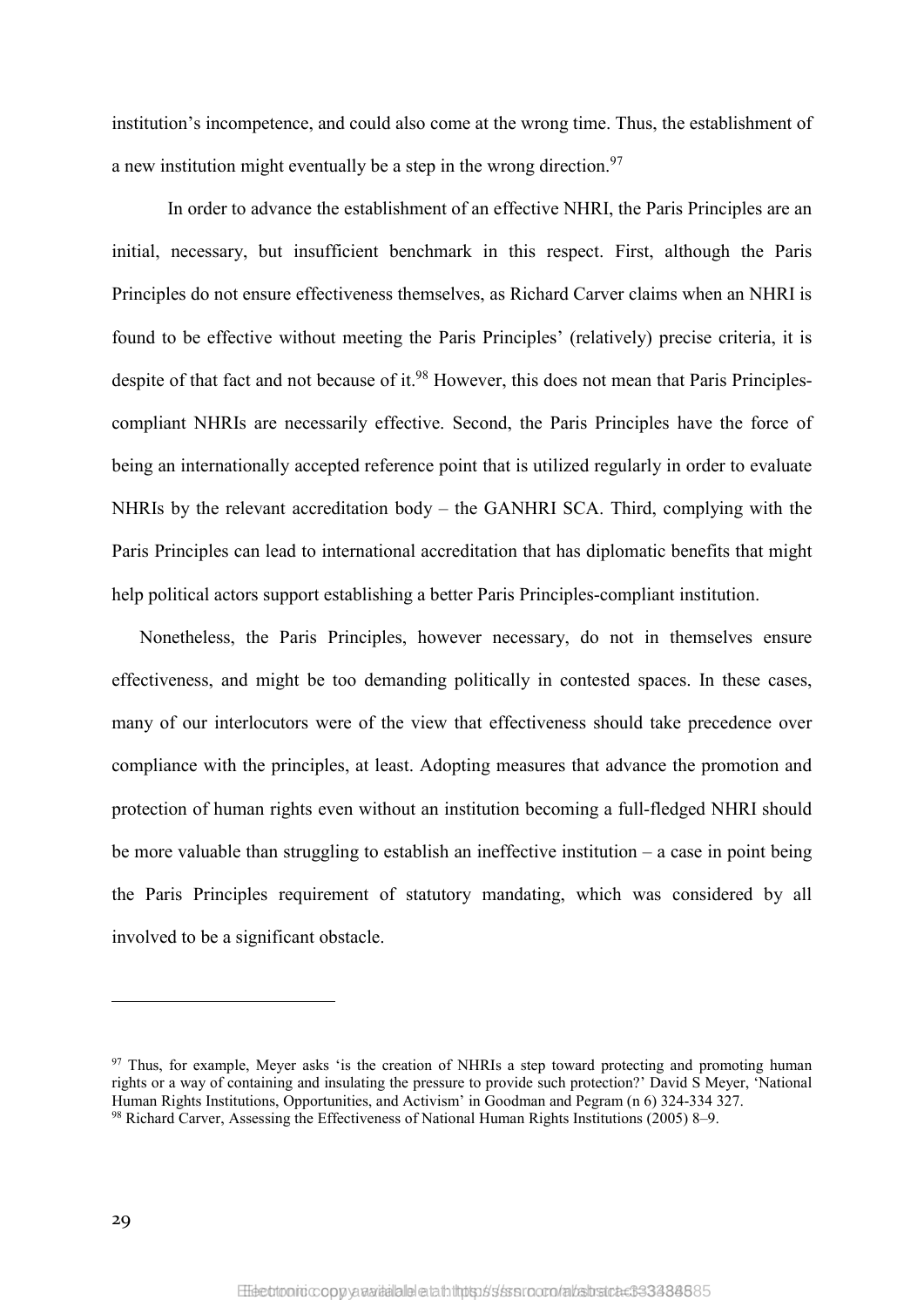In any case, the actions taken in order to advance the promotion and protection of human rights in the institutional setting should be viewed within the larger human rights context, that is, in relation to the acts and operations of other significant actors engaged in domestic institutionalization – human rights organisations, the government and the courts – namely, the Israeli NHRS.

#### **Concluding Reflections**

30

In light of the deliberative Minerva Project discussed above and the dilemmas it has encountered, this article shows that although Israel has a number of national institutions working, directly or indirectly, in the field of human rights, none of these bodies fully conforms to the international standard required for the accreditation as an NHRI, even if in conjunction with each other they constitute an effective NHRS. We therefore argue that it is necessary to envisage both complementary and alternative avenues. Despite the dilemmas discussed above, there is a clear first-best option, which entails that Israel establishes a new national institution dedicated to the promotion and protection of human rights. The institution should comply with the Paris Principles in one of the many models available to that end, and aim for effectiveness. However, given the difficulties anticipated in establishing a new human rights institution, legislative and other measures should be undertaken in order to entrench and strengthen the State Comptroller and Ombudsman as an effective human rights institution, setting aside the question of accreditation. The fact that the current State Comptroller has acknowledged that the promotion of human rights is under his responsibility, coupled with the institutional and financial independence the body already enjoys, form a very good starting point. In addition, a few statutory amendments, coupled with some